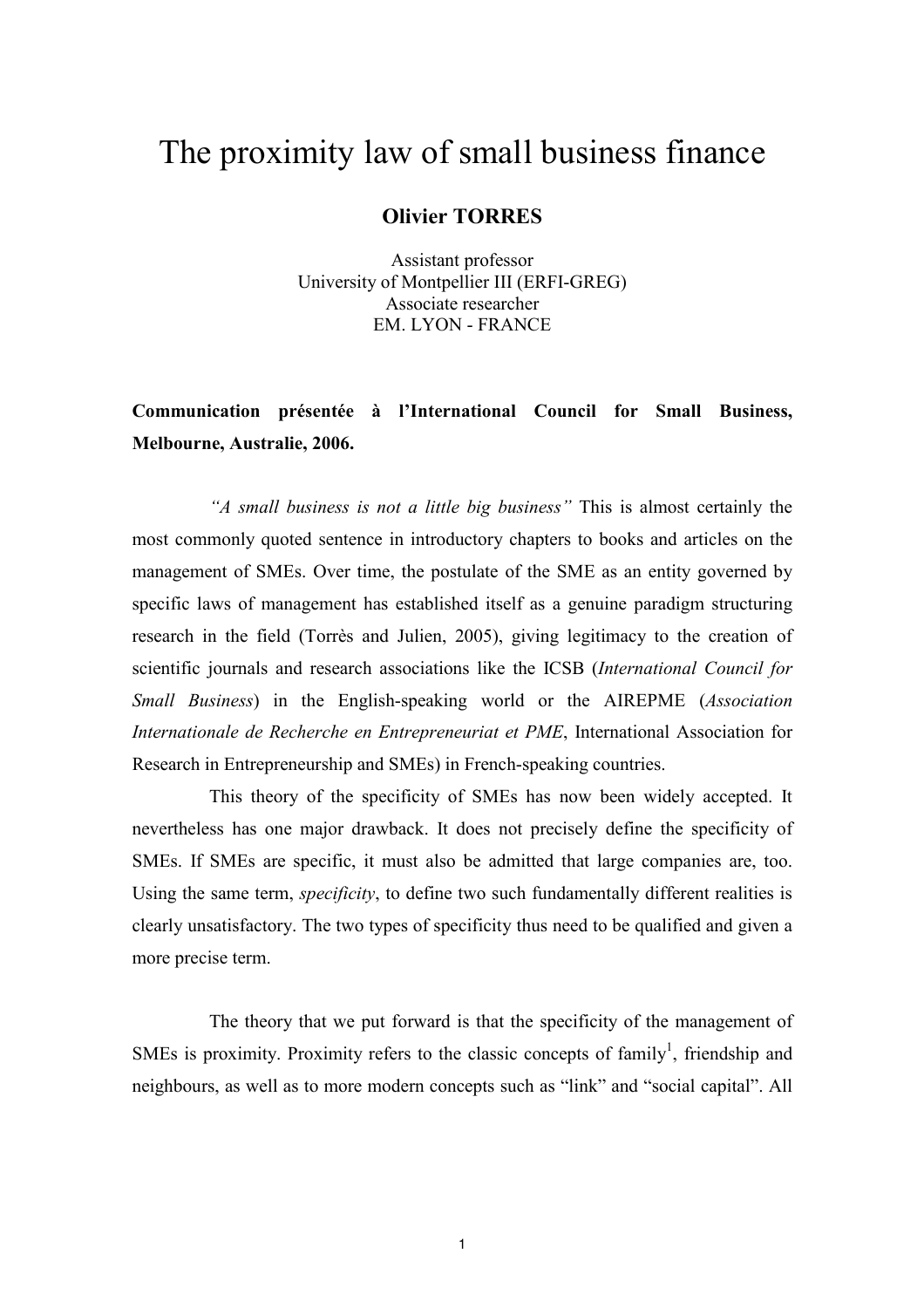these concepts have the particularity of revealing a great importance for the small business.

Taking the "proximity" factor into account when discussing the management of SMEs is part of a broader research trend that grants greater importance to relational aspects than to transactional aspects. It is precisely the importance and quality of these relations that are one of the key points of the analysis of the specificities of SMEs. Fuller (2003) even states that relations and personalisation are at the very heart of the specificity of the management of SMEs. "Small businesses embody the personalities of their owners, and their ways of doing business with stakeholders are largely personal. The human "touch" and personal networks create the opportunity for enterprises with little market or financial power to stay more in control of their future" (Fuller, 2003). These remarks coincide with those made by Gibb (1997: 18), "The very essence of small company management is the personal day-to-day handling of transactional and other relationships with networks of customers, suppliers, bankers, accountants, solicitors, agents, marketing channels, workers and regulatory authorities as well as (more intimately) acquaintances, friends and family" (Gibb, 1997: 18).

The aim of this article is first to propose a reformulation of the concept of SME and to show to what extent proximity can be considered as the federating element behind the specificity of the management of SMEs. Secondly, we will show how proximity can also qualify finance in SMEs.

# 1. SME like a proximity management model

To highlight the central role of proximity in managing SMEs, we will use the concept of SME formulated by Julien (1982 [with Chicha]; 1990; 1998)<sup>2</sup>. This concept

<sup>&</sup>lt;sup>1</sup> It should be noted that originally the word proximity, from the Latin *proximitas* and *proximus*, was used in the  $15<sup>th</sup>$  and  $16<sup>th</sup>$  centuries in its legal meaning of family relations in deeds of inheritance (Le Boulch,  $2001$ ).

 $2$  According to Boissin, Castagnos and Guieu (2000), who have conducted a detailed bibliometric study on works devoted to the subject of SMEs for the period 1990-1995 into the French-speaking area, one very clear result is that scientific production is concentrated on the dominant authors and centres. The most notable result, beyond the number of articles published, is that Pierre André Julien is one of the most often cited authors (with Michel Marchesnay), making this author the central pivot in a network on the specificity of SMEs.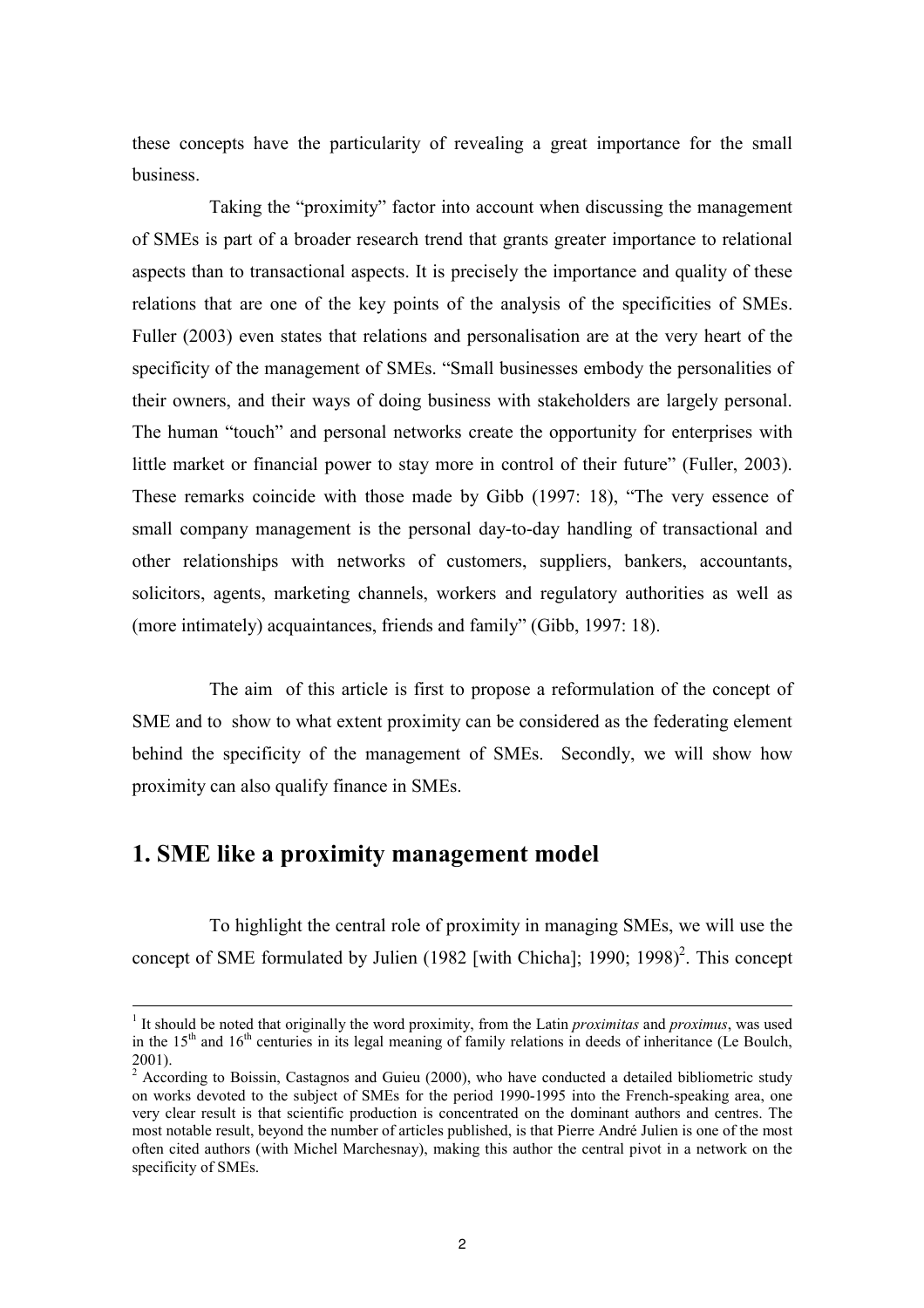is characterised by small size, 1) centralised management, 2) a low level of labour specialisation, 3) simple, informal and direct internal and external information systems and 4) intuitive, implicit and short-term strategy. We will demonstrate to what extent each of these specificities of SME management can be analysed as a particular form of proximity.

### 1.1. From centralised management to hierarchical proximity

The management style of an SME is highly centralised, sometimes exclusively concentrated on the person of the company owner-director, to such an extent that in opposition to the hyperfirm, which defines an extremely large multinational company, we can propose the term "Egofirm" to define a small, or very small, business. Although it is generally admitted that the level of centralisation depends on the size of the company, on the character of the director and on the value of his subordinates, it also depends on the conditions of the company. The considerable centralisation of the owner-director's power can be effective only under conditions of great proximity and within the framework of a compact structure. It is because he is in close contact with his employees that the owner-director increases his hierarchical domination. The influence of the owner-director on his company depends on his omnipresence. "As it is uncommon for a small company to have several geographically dispersed sites, the owner-director can be personally acquainted with almost every employee and is able to assess his or her qualities. Moreover, he is personally known to all of them" (Barreyre, 1967). The small dimension of SMEs thus facilitates the multiplication of direct, personal contact and a management style often directed towards tasks and people. "Better integration such as this leads to a personal valorisation for individuals and, in cases where the owner-director is the mainspring of this valorisation, centralisation will be more than accepted: it will be wished for." (Gervais, 1978).

Ultimately, the high level of centralisation of SME management styles, as well as the weakness of their hierarchical structure, are features which can only be enhanced in a context of proximity. Proximity increases centralisation and lessens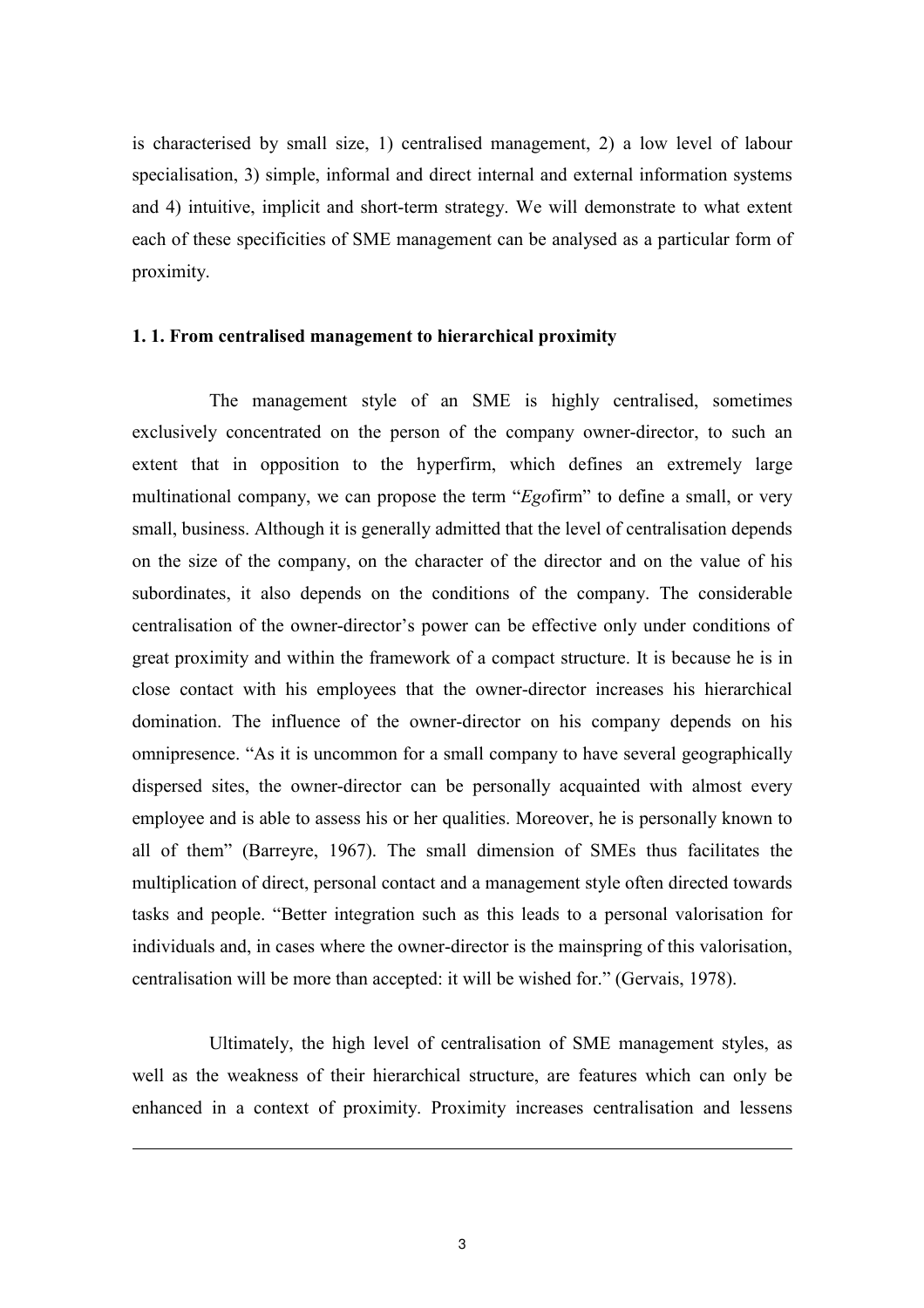interest in creating intermediaries. This phenomenon of intensification of the centralisation of SMEs can be interpreted as a form of *hierarchical proximity*.

### 1.2. From a low level of specialisation to functional proximity

According to Capet, Causse and Meunier (1986), "in small companies, the division of work is not very intensive. Only a few services or functions are concerned. Many tasks are performed by the owner-director, who not only manages, but also plays the role of service manager, and even carries out tasks himself". SMEs can be considered as "a whole, where all the functions are integrated or at least very highly connected, and where the owner-director controls every aspect, managing several functions and taking part personally in some of them" (Julien and Marchesnay, 1992). Generally, small companies seem to have a low level of specialisation. "At the decisional level, there is considerable interweaving between the decisions of finalisation (strategic), animation (administrative) and exploitation (operational). Here again, we can speak of a low level of specialisation, with the owner-director occupying the roles of composer, conductor and sometimes even performer" (Marchesnay, 1991). SME management is based above all on the versatility of its employees.

This versatility can only be used if the owner-director and members of the company are permanently in touch with the various problems arising in their organisation. Here also, proximity between the players makes versatility possible, turning all concerned into permanent observers of the various problems faced by the other members of the company. Sales staff are closer to the factory workers and operatives. These numerous, and repeated, contacts lead to better awareness and understanding of the various problems faced by the company. Proximity stimulates versatility and, as a result, discourages task separation within the company.

Similarly, the intensity of the constraints of proximity differ according to the coordination mechanisms implemented by the organisation. Proximity modifies both the nature of organisation relations and the efficiency of coordination modes. By taking up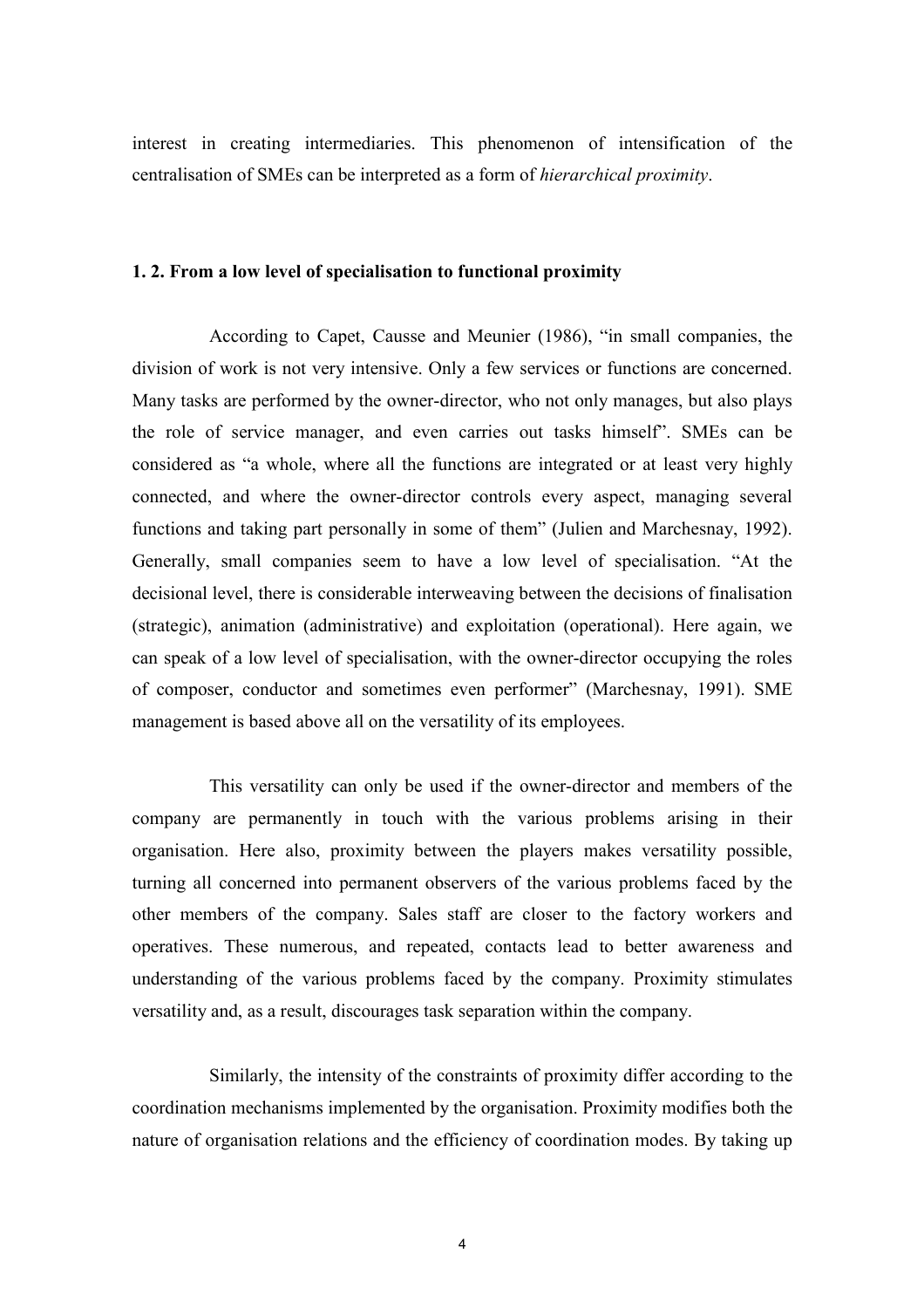Mintzberg's typology of coordination mechanisms (1989) and looking at them from our viewpoint, that is, integrating the notion of proximity into the understanding of organisations, it can be considered that mutual adjustment and direct supervision are the modes that are the most sensitive to proximity, unlike others which make distance management and coordination easier, such as standardisation of work processes, outputs, employee skills and norms.

| Mutual<br>Adjustment                |                                                    | <b>Standardisation</b><br>- of work processes |
|-------------------------------------|----------------------------------------------------|-----------------------------------------------|
| <b>Direct</b><br><b>Supervision</b> | - of outputs<br>- of employee skills<br>- of norms |                                               |
| <b>HIGH</b>                         | <b>CONSTRAINTS</b>                                 | LOW                                           |
|                                     | OЕ<br><b>PROXIMITY</b>                             |                                               |

Figure 1. Mintzberg's coordination mechanism and proximity constraints

(source: Torrès, 2000)

It can nevertheless be seen that SMEs are generally characterised by coordination mechanisms that are highly constrained by proximity. The small size of the businesses makes it pointless turning to standardised mechanisms. Given that SMEs are generally characterised by a compact structure, it can also be considered, however, that this characteristic favours the implementation of proximity-based coordination mechanisms. If internal communication is barely formalised and most often verbal, this is because the proximity conditions required for this type of communication are effective. Once again, proximity appears as the mechanism that explains the coordination modes that are specific to SMEs and that define their framework of validity.

Finally, if SMEs are a management model with little structure, this is because they correspond to a compact spatial configuration. Low levels of task specialisation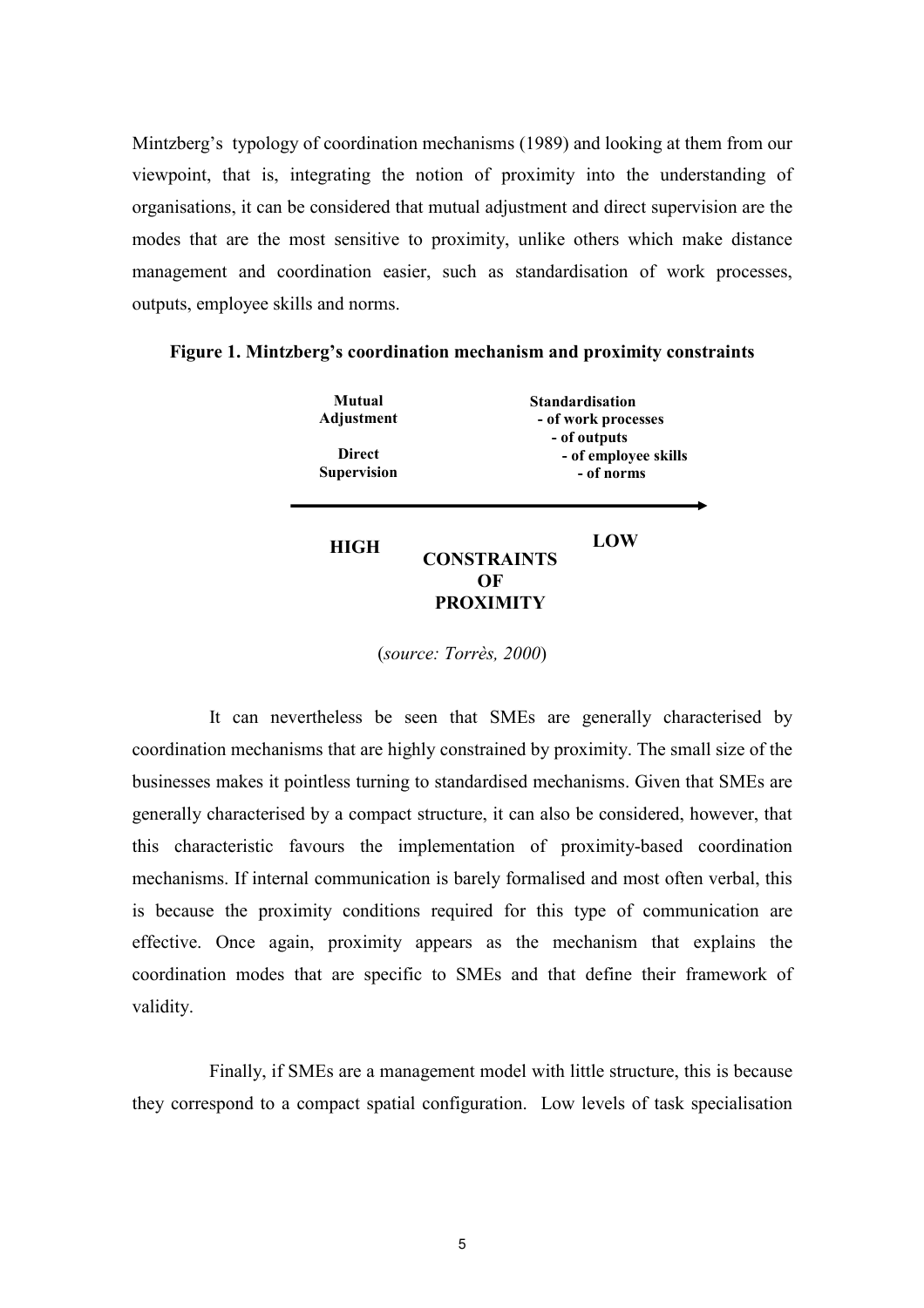are highly conditioned by a context of proximity. Proximity amplifies low levels of specialisation and lessens the interest in creating more elaborate task divisions.

To summarise our argument, we have retained the notion of *intrafunctional proximity* as a description of the reinforcement of the SME's low level of specialisation, and the notion of *coordination proximity* as a description of the preference of SME directors for mutual adjustment and direct supervision.

# 1. 3. From simple and informal internal and external information systems to proximity information systems

The main characteristic that defines the internal information systems of SMEs is simplicity and low structuring. The literature dealing with this specific field has often highlighted the preference of SME managers for the most informal media, and verbal information. According to Julien (1998), "small companies function by means of dialogue or direct contact. Conversely, large-scale organisations have to set up a complete formal (and written) mechanism to ensure that information is transmitted whilst simultaneously minimising rumours and encouraging control. Very large-scale organisations even publish an "in-house newspaper" to broadcast general information and prevent rumours from interfering with the company's efficiency". This preference for direct contact and verbal communication characterises the traditional operation of SME<sub>s</sub>.

The external information systems of SMEs are also usually very simple because of a "relatively close market, either geographically or psychologically  $(\ldots)$ . This is how managers attentive to the slightest change in a market can rapidly become aware of changes in the local or regional traditional market; up to a certain point, this may offset their limitations in terms of expertise or the time available for thinking" (Julien and Marchesnay, 1988). In small companies, the owner-director functions by means of dialogue and direct contact with members of the staff as well as with his clients and suppliers, thus gaining direct knowledge of their needs and tastes, or explaining the different aspects of his products (Julien, 1998). The information systems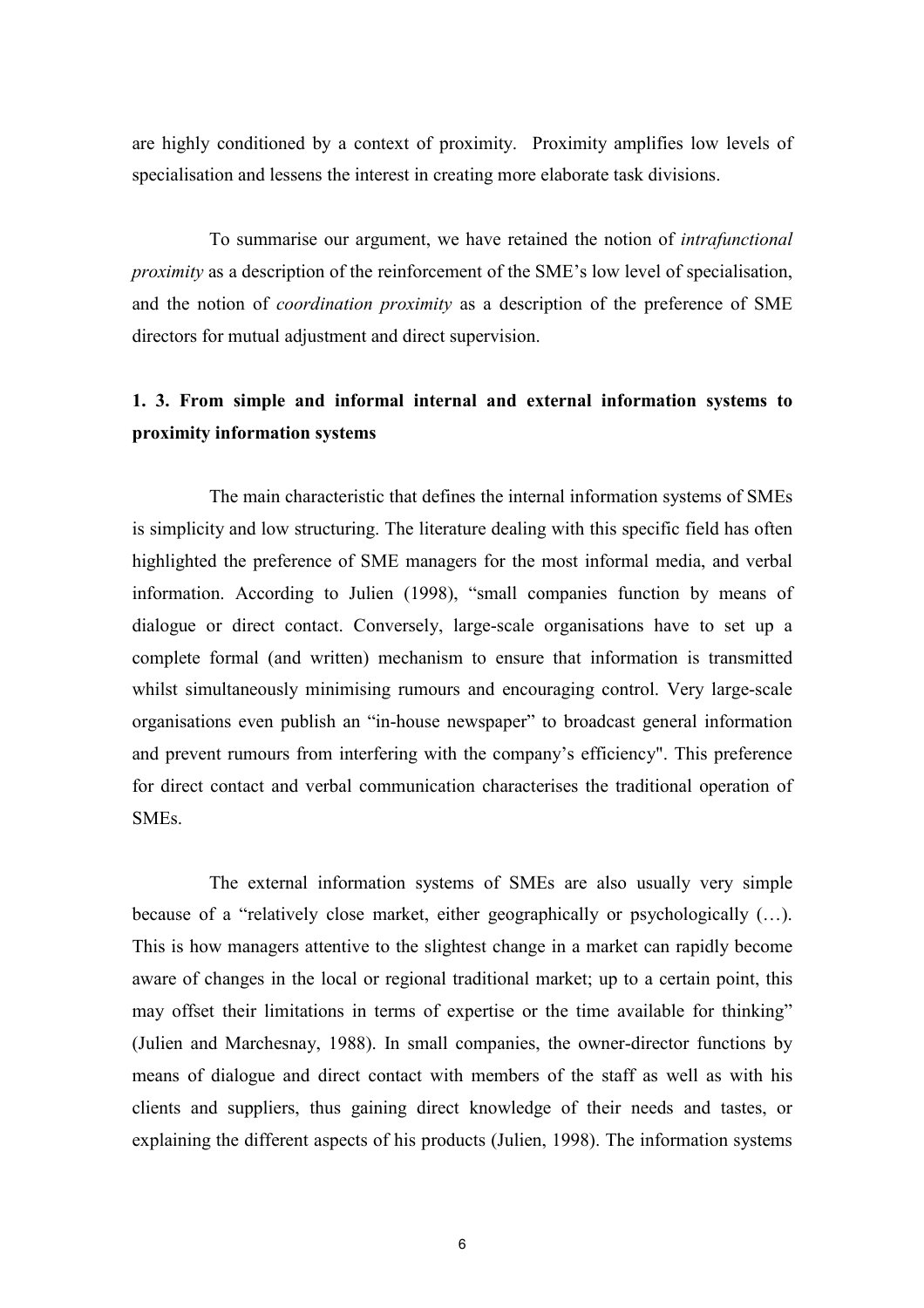are simple because they are based on close physical proximity between the SME's owner-director and the main leading players in the SME environment. Thus, through the study of the operation of a very small innovative business during its start-up phase, Planque (1988) shows that "the means of obtaining information are a group of interpersonal and informal relationships which are non-institutionalised and Given the communication type used, the localisation of network unstructured. "junctions" is mainly restricted to the area in which the prospective innovator might easily move around". This type of behaviour is directly linked to the characteristics of small organisations: the relational aspect is more important than the organisational aspect. Generally speaking, the direct link between spatial configurations and the firm's information capacities can be seen quite clearly here (Michun, 1994).

All in all, information systems in an SME context seem undersized. This characteristic is often interpreted as the consequence of the little interest certain company executives generally show in the strategic value of information (Chapellier, 1995). However, this undersizing may also be considered as the result of a concentrated spatial configuration favouring the setting up of direct, flexible and informal information systems. The proximity of the players facilitates direct and verbal communication; formalisation and writing are not essential. The often-observed link between proximity and a minimalist information management policy is thus understandable. We will adopt here the idea of *proximity information systems*.

# 1. 4. From intuitive, short-term and barely formalised, strategy to temporal proximity

"The cycle of strategic decision, in which SME time schemes are often shortterm, is based on reaction rather than anticipation. Moreover, these companies use few management methods and techniques such as forecasting, financial analysis and project management. The decision-making process of SME managers is considered more intuitive, "informed guesswork", and less dependent on information and formal models of decision making" (Blili and Raymond, 1998). In SMEs, "the decision-making process usually works according to the intuition-decision-action pattern. The strategy is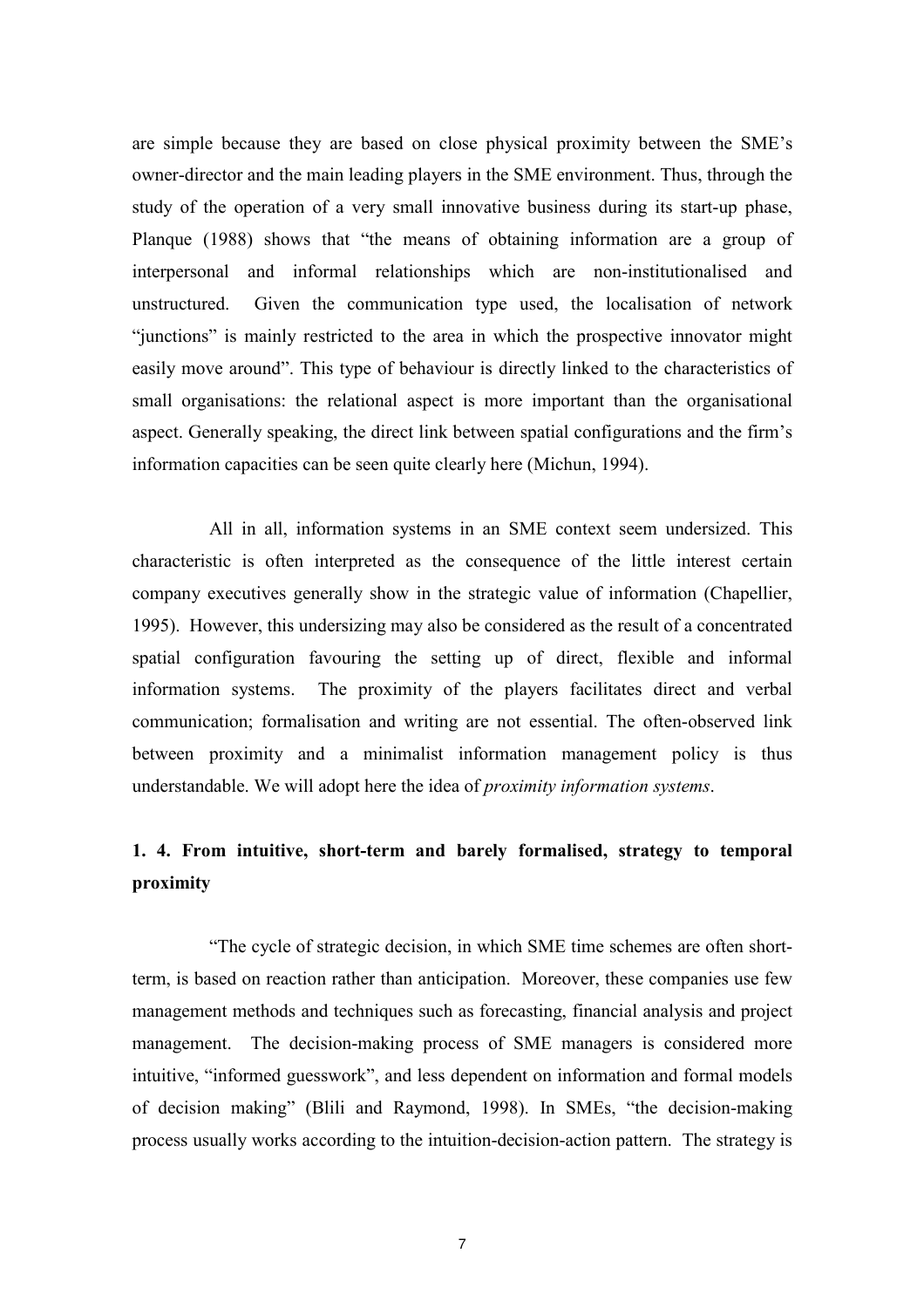above all implicit and very flexible" (Julien and Marchesnay, 1988). Considering P.A. Julien's comments, the informal and intuitive characteristics that make up the specificity of SME strategy are explicitly founded on proximity: "Whereas large-scale companies" have to draw up relatively precise "plans" for forthcoming actions that the company executives can refer to, the owner-managers of small companies are close enough to their key employees to explain every change of direction when necessary".

Similarly, the notions of reactivity, flexibility, interactivity and adaptability – qualities generally associated with SMEs - can be interpreted as being derived from a strong temporal proximity as well. These characteristics, specific to small companies, have "advantages of their own, such as rapidity for decision implementation, market proximity as well as a greater potential for adaptation and change of orientation in the short term" (Blili and Raymond, 1998). "The efficiency of SMEs is based on knowing how to take advantage of all local opportunities and resources in order to exploit market changes. For this very reason, production flexibility is inherently a matter of local flexibility. Organisational flexibility is "fundamentally local" as the different forms of flexibility are based more on tinkering than on standard and acknowledged know-how" (Courault, 1993).

Consequently, the preference for the short term, the intuitive aspect of strategic formulation and the qualities of flexibility and reactivity shown by SMEs are all characteristics based on the effects of proximity. To qualify this phenomenon, we will use the notion of *temporal proximity*.

## 1.5. From management specificity to proximity management

All the characteristics showing the specificity of SME management mentioned above can be considered as a particular form of proximity. The concept of SME defined by Julien (1990; 1998) can be understood as a *proximity mix* (Table 1).

Hierarchical, intrafunctional, temporal and spatial proximity (to name but four) make up a coherent framework producing the conditions required for action and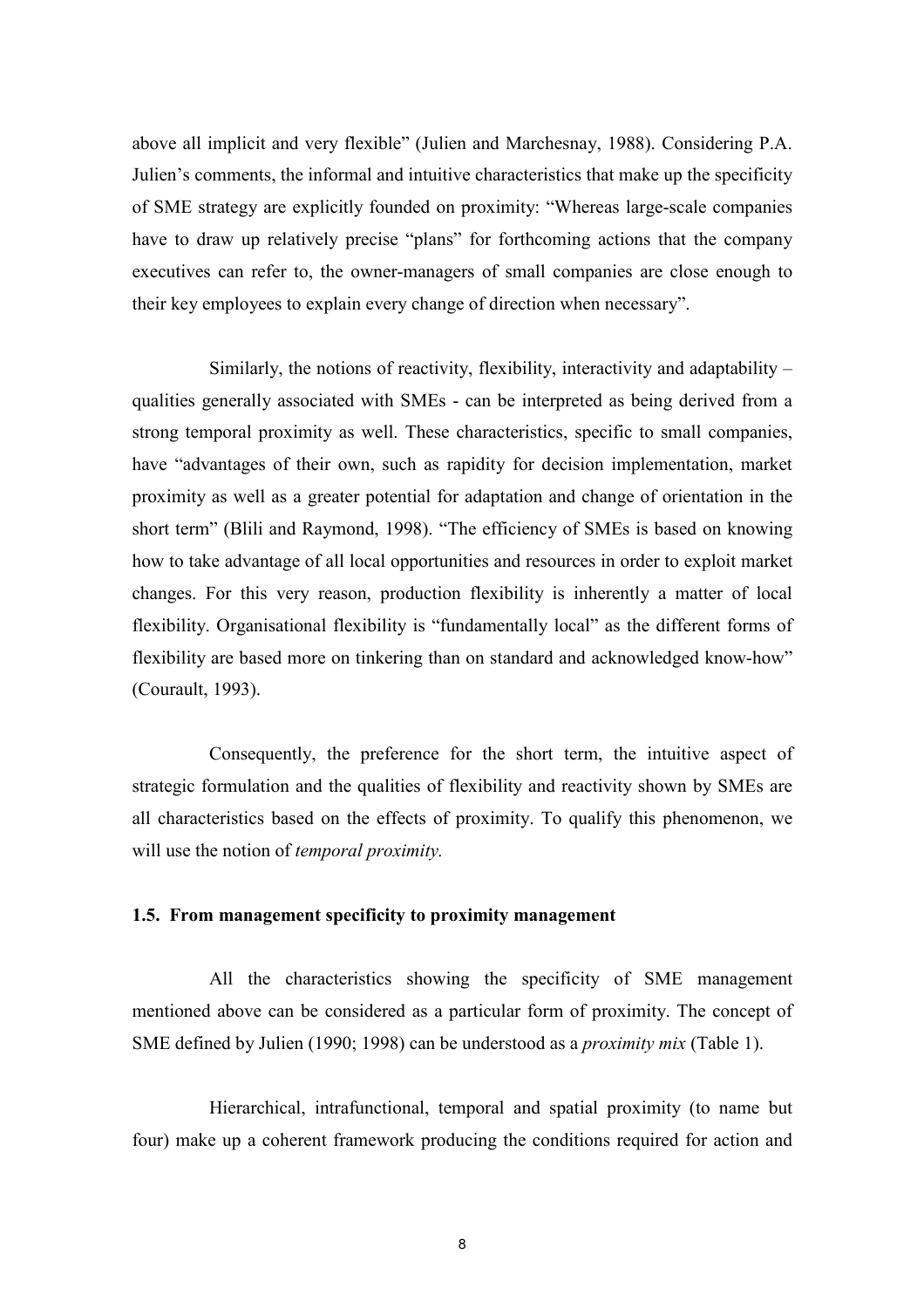reflection within a centralised and non-specialised organisation, which consists of simple internal and external information systems and which favours informal and intuitive strategies. It is in this sense that proximity management, as we see it, is not confined to simple metric measurement. It is the choice-making principle for ownermanagers. All other things being equal, the SME manager will opt for what is both geographically and temporally closer to him. This preference for proximity, and the ensuing management, is a strategic and organisational construction enabling the SME manager to keep control of his firm and its development.

This reformulation enables us to move from a descriptive approach (a mere listing of characteristics) to an explanatory approach (highlighting a superior principle). The latter combines all the features of SMEs around a federating mechanism (proximity) and transforms this mechanism into the essential requirement for the standard operation of an SME. In other words, our perspective is that of a specific management style for SMEs that obeys a *proximity principle* (Torrès, 2000, 2004).

| From management SPECIFICITY<br>(According to Julien, 1990) | to PROXIMITY management<br>(According to Torrès, 2000) |
|------------------------------------------------------------|--------------------------------------------------------|
| Small size                                                 | Spatial proximity                                      |
| Centralized management                                     | Hierarchical proximity                                 |
| Low level of specialization                                | Intrafunctional proximity<br>Coordination proximity    |
| Simple and informal information systems                    | Proximity information systems                          |
| Intuitive and short-term strategy                          | Temporal proximity                                     |

Table 1: SMEs as a proximity *mix* 

Source: Torrès (2000)

Emphasising the *proximity principle* as an operative and explanatory approach to SME management is the foundation of a genuine research programme in all fields of management: what is the role of proximity in marketing, in HRM, in the strategic management of SMEs? What is the influence, role and significance of the effects of proximity on small-sized companies? Do the effects of proximity play the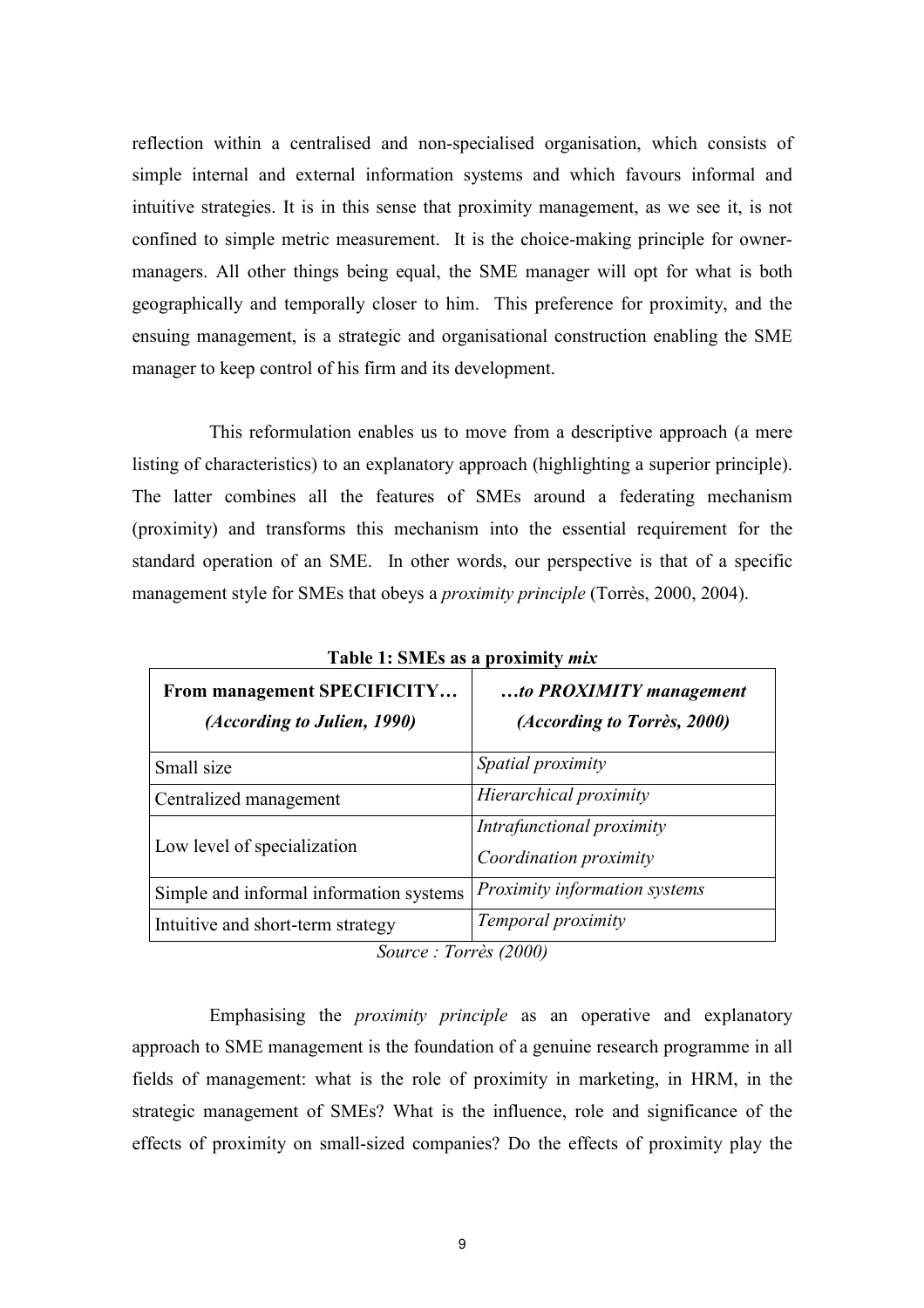same role, and with the same intensity, in all business sectors? It is easy to imagine that this type of research programme could cast considerable, and innovative, light on SME management practices. If SME management specificity does exist, it must have a name. For our part, we call it "proximity".

We have just seen that the management model for SMEs can be seen as a mix of proximity types. Hence our central question: in strictly financial terms, can we consider that proximity is also a fundamental characteristic of SME finance? In other words, can proximity provide a context for general analysis of the various financial specificities of SMEs?

# 2. The financial characteristics of the proximity management model for SMEs

If we focus on the financial question at its source, that is, the question of the constitution of the original capital used to finance the company, academic research is almost unanimous in considering that this capital is highly subject to the effects of proximity.

According to Ang (1991), "The capital structure issue for small firms differs from their large firms' counterpart in several ways. First, small businesses rely on different sources of funds. For new business, the primary sources are: owner's own savings and personal borrowings, friends and relatives, local banks, and small business related sources (venture capital companies, SBIC, Minotity SBIC, SBA...)" (Ang. 1991: 582). Osteryoung, Newman and Davies (2001) do not say anything different: "Usually the owner has a very personal ownership stake in the formative stages of the business and understandably does not want to lose control of the vision and the strategies that have predicated its future growth. As a consequence, the equity of such businesses is usually held by a very close circle of family and friends" (Osteryoung and al.,  $2001 : 250$ ). Saint-Pierre (1999: 212) consolidates this opinion by evoking the concept of "friendly capital" (or "love money"): "Friendly capital comes from relatives or close friends of the entrepreneur, or from any other person with a proximity relationship with him. This capital is often used for the start-up of the company, and the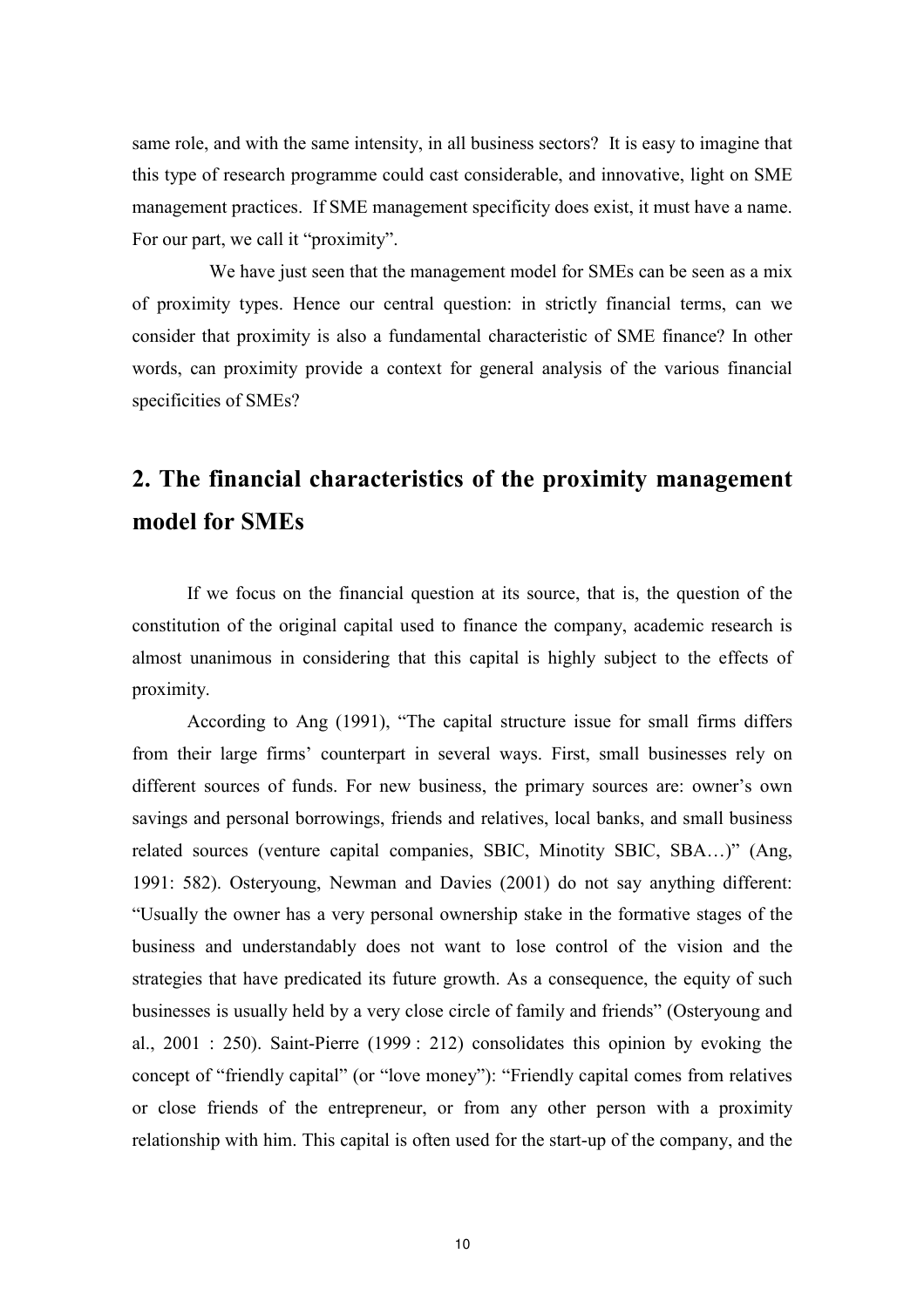demands are relatively flexible. Bankers count on this source of financing for rebalancing the financial structure when a company asks to increase the sums borrowed or for new capital. It should also be mentioned that the possibility of counting on friendly capital in case of financial difficulty becomes an important key for survival for many SMEs". Similarly, Belletante's concept of "financial territory" (1991) or Crevoisier's concept of "*proximity capital*"<sup>3</sup> (1997) support our theory of a proximity principle in small business finance.

These arguments are an excellent starting point for the development of our theory. In this second part, we will thus demonstrate how the different forms of proximity mentioned earlier can also be found in the financial practices of SMEs. The aim is to describe the financial specificities of SMEs as multiple forms of proximity and to conclude that there is such a thing as proximity finance as an analytic context for SME finance.

### 2.1. Hierarchical proximity in small business finance

The personalisation of financial management is very strong in the case of SMEs. This personalisation is observable first by considerable centralisation of financial decisions. Unlike the fields of trade, production and even HR, finance is the field most commonly reserved for the director. It is rare for the director to delegate this type of decision, which often has a strategic nature. This centralisation is such that according to Saint-Pierre (1999: 96), "in entrepreneurial firms, it is easy to predict that the personal characteristics (of the owner-director), such as his schooling, experience, age and so on, will have an influence on his financing decisions".

This hierarchical proximity is illustrated by the high concentration of capital in SMEs. It could be considered that the smaller the company, the more the capital is

 $3$  As further proof of the link between proximity and financing in SMEs, Corpataux (2003) showed in his doctoral thesis to what extent the draining of the regional financing circuit in Switzerland mainly had an impact on SMEs. In his opinion, "the result is that from now on, SMEs can grow in two ways. Either they enter the stock market, with all the technical problems that that entails for small organisations, or they sell out to large, international groups. In the 1990s, for example, all the brand names from the clock-making sector were taken over by large groups" (Corpataux, 2003: 116).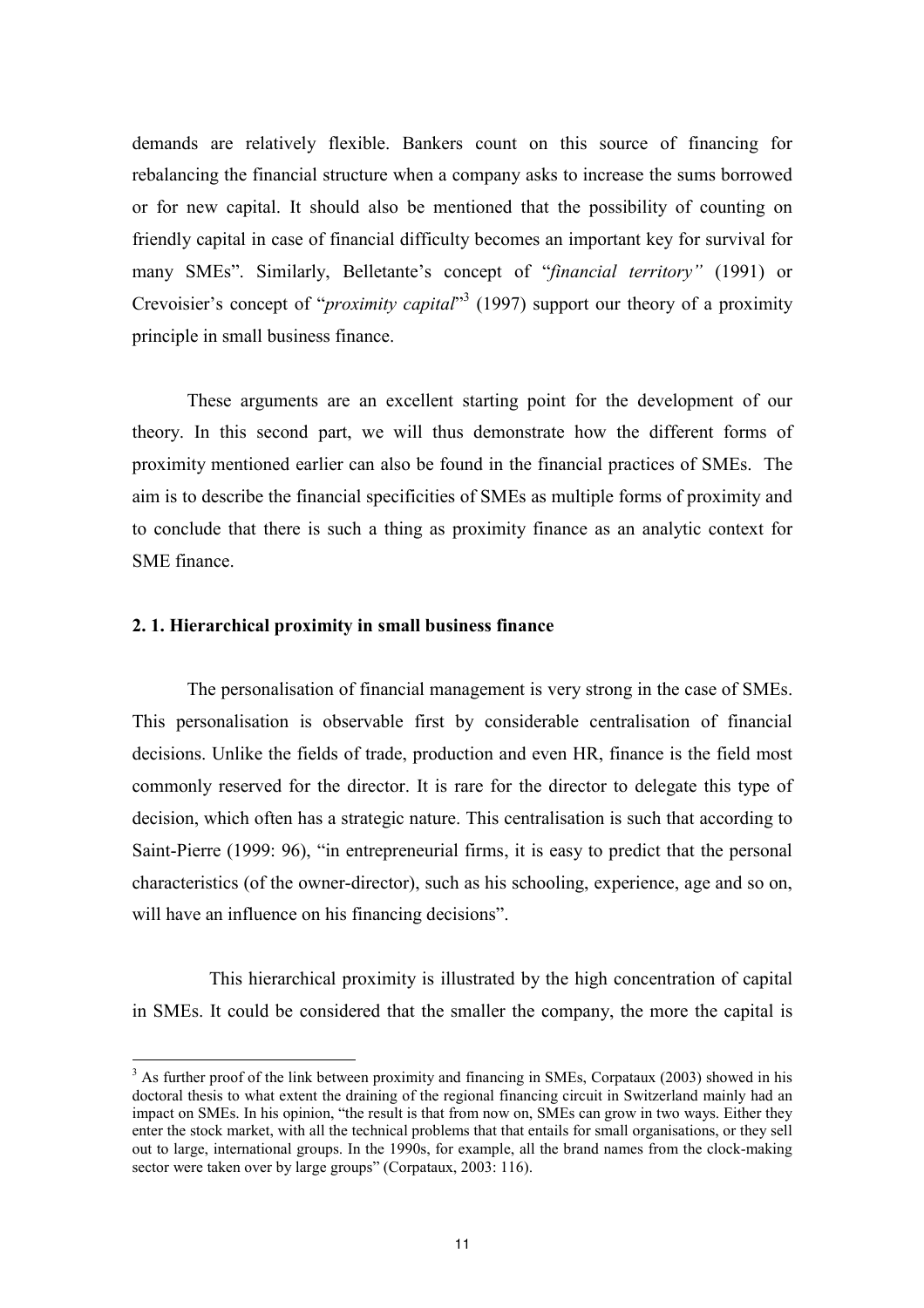concentrated into the hands of the director, who also has the function of owner. The famous dissociation between the functions of direction and ownership highlighted in the 1930s by Berle and Means has little validity in the specific case of SMEs. The functions of direction are more often than not performed by the owner himself. These reasons strengthen the concept of what we call hierarchical proximity, that is, the fact that financial decisions are almost exclusively the realm of a company's direction.

This concentration is not only a given fact; it is often the result of will, or more exactly, a refusal to float the company. Floating the company is not made easy for SMEs because of the difficulty of obtaining access to the financial markets. Not only the cost, but also the restructuring necessarily associated with a flotation on the stock market, dissuade most SMEs. According to the Pecking Order Theory put forward by Myers (1984), use of the stock markets is always the last solution envisaged, with directors of SMEs generally preferring self-financing. Even if the venture-capital solution is more accessible, it still remains rare. Although venture-capital practices have been developping over the last few years, they are still relatively low in terms of numbers. This figure is even lower if it is compared to the very large number of SMES in a given country or in the world. It is thus easy to see the marginal nature of this type of financing. Most SMEs are owned by a single person or by a family whose objectives often respond to a desire to maintain the power within their company. It is for this reason that finance in SMEs is characterised by considerable hierarchical proximity.

Finally, the incidence of the personal guarantees demanded by bankers from their SME-owning clients should also be noted: "Banks would often require personal assets, guarantees and insurance policies as collateral" (Ang, 1991: 578). According to Osteryoung et al., (2001), the personal guarantees are the result of bankers wanting to minimise risks: "In other words, the bank cannot recognize any difference between the small business and its owner. To ensure its own security, a bank usually wants to make the owner personally responsible for the obligations inherent in the loan contract and does so by requiring the owner to personally guarantee the advance. Clearly, the bank is reducing its risk by requiring personal guarantees but it must be recognized that this increases the exposure of the small-business owner in the case of default" (Osteryoung *et al.*,  $2001 : 6$ .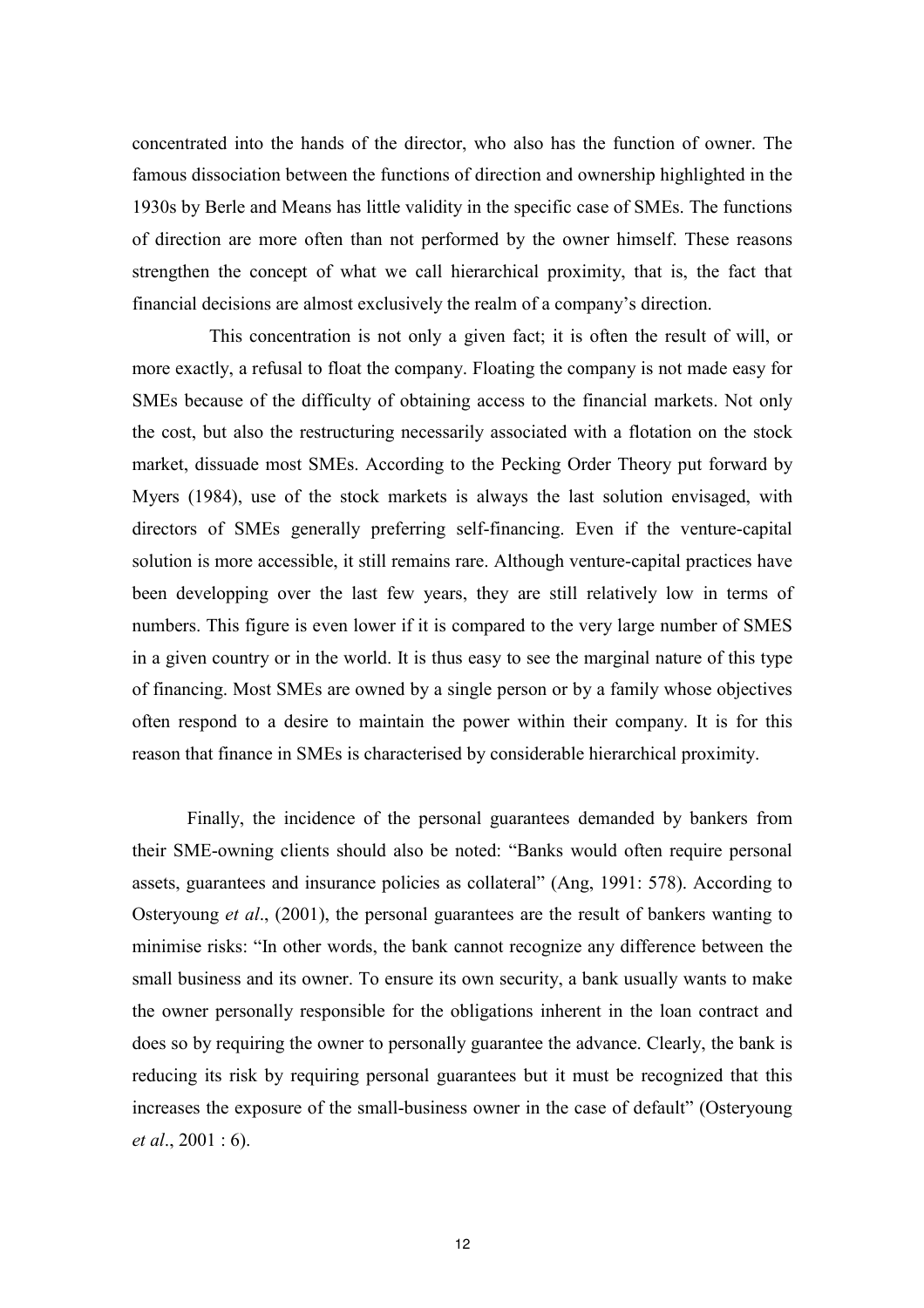The existence and importance of personal guarantees is also one of the financial specificities of SMEs...to such an extent that Osteryoung and Newman (1993) take this criterion as an essential element of their financial definition of SMEs. "They define a small business as one exhibiting :

- no publicly traded equity
- an actual or potential need for the owners of the firm to personally guarantee any existing or planned borrowing

"The second element of the Osteryoung and Newman definition recognizes the nature of the personal exposure of the owner of the smaller firm to the creditors of the business. In many circumstances personal guarantees are required by banks when such a business applies for a loan. With the guarantee the bank will look to both the firm's assets and to the personal assets of the owner as security for its loan. The actual or potential presence of a personal guarantee significantly increases the risk of the smallbusiness owner when compared to the risk accepted by the owner of equity in a publicly traded (i.e., large) firm." (Osteryoung *et al.*, 2001 : 4-5).

This hierarchical proximity gives SMEs other particularities, such as the fact for example that "the directors of SMEs do not have a sufficiently diversified portfolio of financial assets. It is not uncommon to observe that the shares in their own company make up almost all of their financial property. They thus cannot benefit from the advantages of risk diversification, all the more so because they invest in their company, their profession, their know-how and their job" (Belletante and Levratto, 1995 : 12). Lyagoubi  $(2002:10)$  develop the same idea : "the principal shareholder is characterized by the proximity of his personal inheritance and that of the company. Investing the major part of its personal richness in the company, it cannot diversify its risk in an optimal way, its fortune is, so directly related to that of the company".

For this reason, the distinction between the distribution of dividends and other direct and/or indirect forms of payment for the director remain very unclear. "Owners in a partnership and subchapter S corporation could integrate personal incomes to minimize personal taxes. They would be indifferent between compensation or profit distributed from the firm" (Ang, 1991: 576). Osteryoung *et al.* (2001) make the same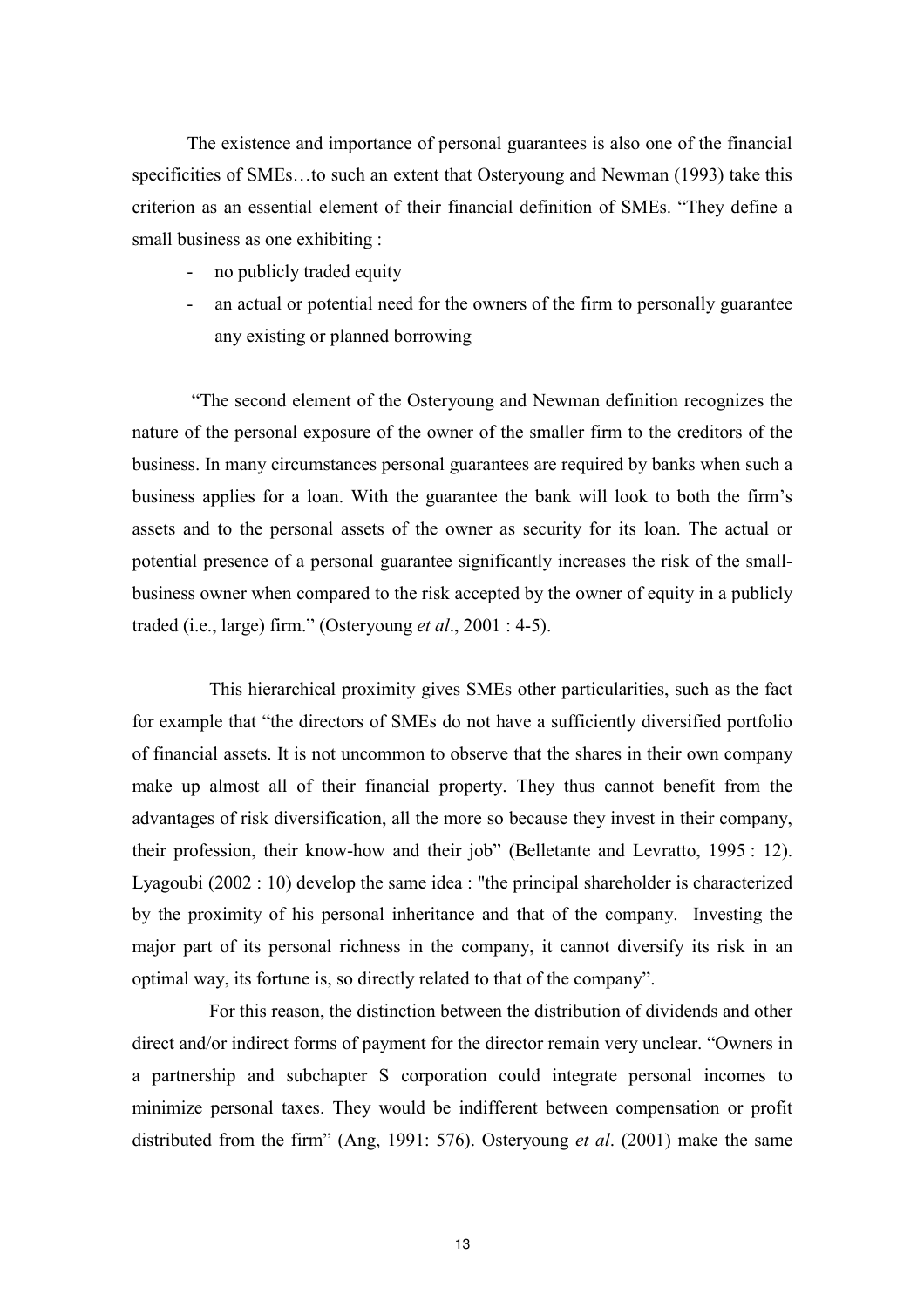observation, considering that the owners of SMEs withdraw funds from their company by means of several mechanisms, and not only by the distribution of dividends. The preference for these mechanisms depends on fiscal aspects. "It is important for the analysis to distinguish between the payment of a dividend which rewards the capital, and the payment of a salary that rewards work" (Osteryoung *et al.*, 2001 : 264). The owner can also pay himself more in kind by buying, for example, a new and more spacious office, or a more modern factory.

On the contrary, "the owner-director indirectly contributes to the financing of his company in the form of reduced salary or unpaid overtime" (Saint-Pierre, 1999 : 91). Through the amount of work put in and the energy expended, the director is often the first base of the company's financing. In this respect, it is not uncommon to see directors of SMEs using their own, personal credit cards to pay for certain purchases for their companies. This is even a very practical source of financing, according to Osteryoung et al. (2001 : 259): "Other sources of debt for the smaller-business owner include such arrangements as those available with credit cards. These are usually relatively expensive sources of finance – however, many successful small firms have been financed initially with their owner's credit cards".

The centralisation of financial decisions, the high concentration of capital in the hands of the director and/or his family, the often categoric refusal to float the capital with third parties, the role and importance of personal guarantees, the confusion between the assets of the director and those of the company... all these elements are reasons that give small business finance considerable hierarchical proximity, making the classic separation between business and entrepreneur almost impossible in SMEs. "This financial and human amalgamation is a considerable factor in the increase both in costs and the probability of bankruptcy" (Belletante and Levratto, 1995 : 12).

# 2. 2. Functional proximity in small business finance

The specialisation of tasks is less pronounced than in large companies. This distinctive general characteristic can also be found in the financial field.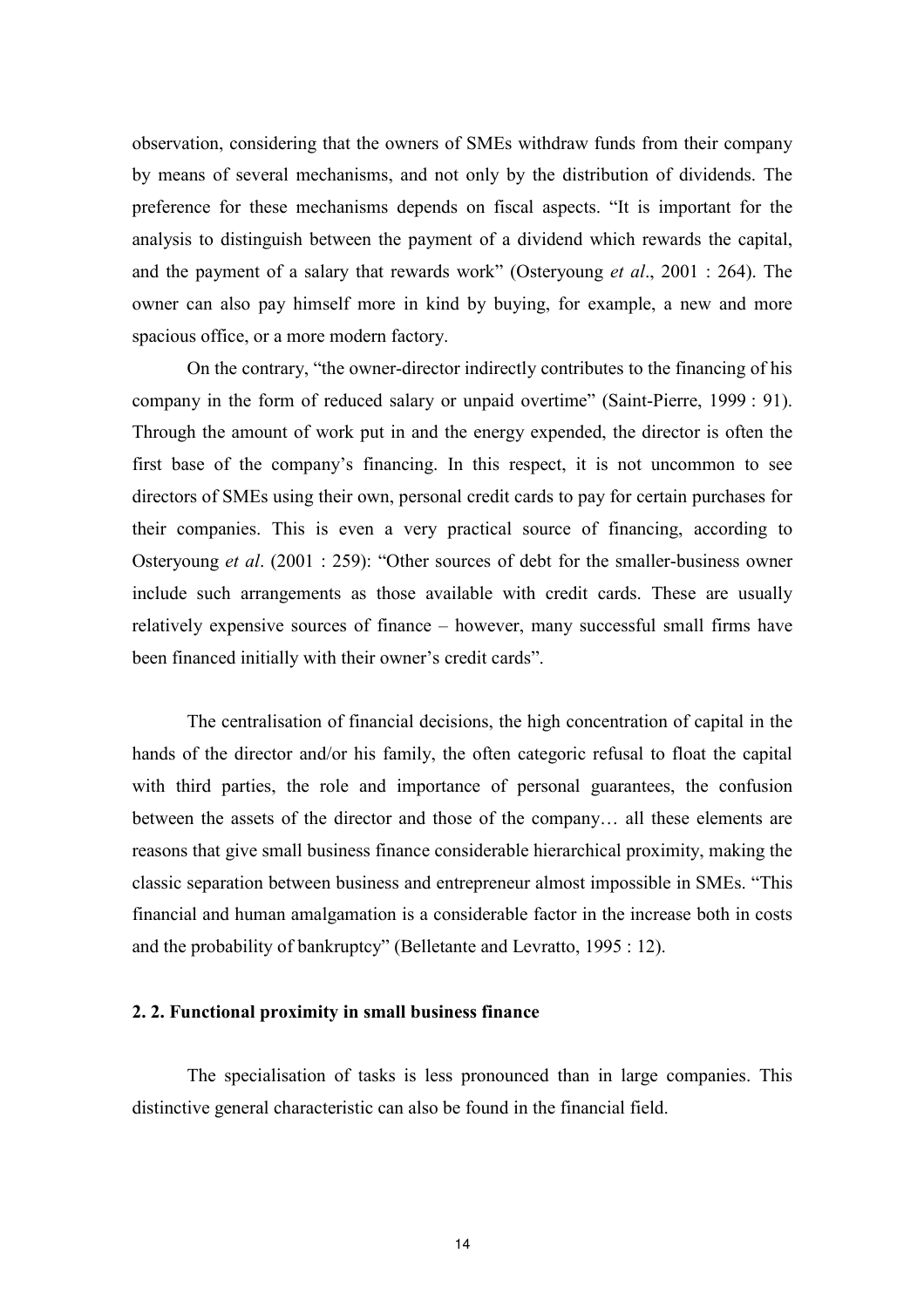The first element to point to functional proximity is the more or less marked absence of a financial department in SMEs. It is very rare for the director of an SME to recruit a financial director. In his theory of the five levels that specify evolution in the structure of an SME in the course of its growth, Basire (1976) considers that the appointment of a financial director occurs only from stage 4 onwards, that is, when the SME has reached a payroll of approximately two hundred, and considerably later than the appointment of a commercial or production director, but just before that of a Human Resources director (in Julien, 1998).

A financial department may emerge earlier when the company has decided to gain access to the financial market. In this case, the complexity of the financial data that must be produced justifies hiring someone skilled in finance. The requirements for financial transparency and legal obligations mean that a skilled financier must be hired full-time. Access to the financial market requires such a high level of structuring that several authors consider that the very fact of floating an SME's capital for the general public boils down to endowing the company with the status of "future large company". The demands that govern the activities of listed companies mean that the financial status of the companies that have decided to float themselves on the stock exchange are more similar to those of large companies than to those of most SMEs, which prefer to remain closed and to retain their confidential information (Saint-Pierre and Baudoin, 1995: 192). But these situations are extremely rare in the case of SMEs. Under normal circumstances, it is the owner-director who acts as the financial director. If he has not had training in finance, it can be deduced that financial skills are often rudimentary in SMEs. As Ang (1991 : 576) observes, "the management team is not completed. It may lack a full complement of managerial talents with knowledge and skills in finance...".

At this level, the crucial role of the public account can be seen. The accountant is often considered to be the ideal contact in this field. Public accounts are frequently the first "experts" to act as consultants in small companies. It is thus from the network of proximity experts that the focus of the structuring and formalisation of financial policy is decided. For this reason, raising the director's awareness of the financial subtleties of his company's development depends highly on the active role played by the financial partners engaged in the company's capital.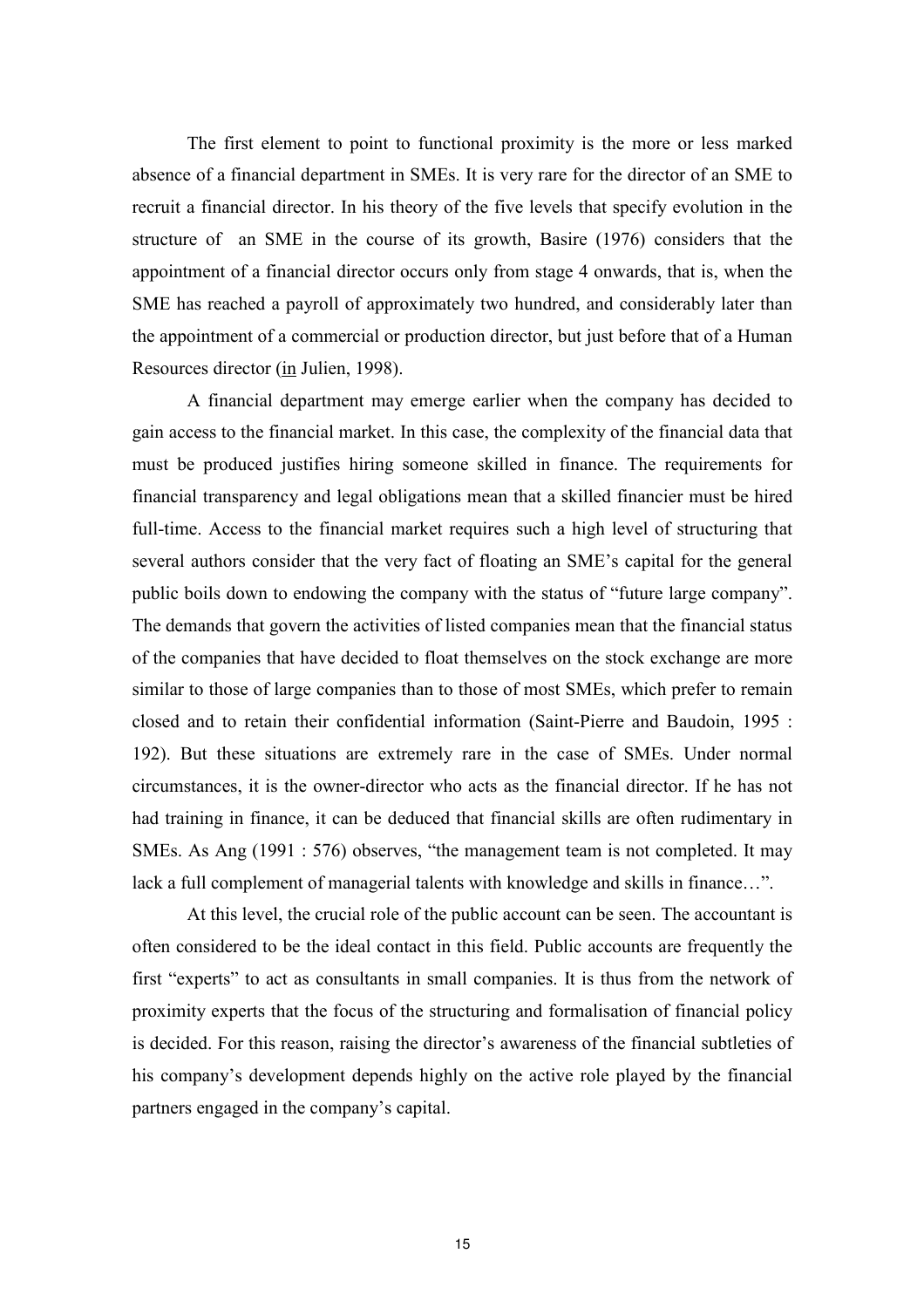This weakness in specialisation of tasks can also be observed in the management of bank relations. In a study on the financial comportment of young companies in the Greater Lyon area, Mahérault (2005) focuses on the relations with banks of SMEs and, in particular, the number of banks. The results show that 90% of the SMEs questioned use only one, or at most two, banks. In other words, SMEs often do not take advantage of the complementarity of their different banking partners. This means that not only is the multiplication of bank relations relatively limited, but more, it only very rarely responds to the motives of specialisation. The theory can thus be put forward that the low general level of specialisation in SMEs also affects its ways of conducting relations with its banks by making their bank contact play the role of a general financial practitioner. For this reason, the range of financial services to which SMEs can generally have access remains limited (Belletante, 1991; Belletante and Levratto, 1995 : 9-10).

#### 2.3. Proximity information systems in small business finance

The weight of networks is one characteristic of the specificities of SME management. The links made between the director and the financial environment are vital. It has emerged from the responses received that the efficacy of financial strategy is largely determined by the director's capacity to identify, then integrate, the multiple networks in his environment. We will see later in this paper that the diversity to be found in these networks is a considerable advantage. In other words, financial strategy is not independent of the relational capacities of the director and his closest colleagues.

For example, it is in the field of bank relations that this characteristic is the most marked. As we have already said, the number of banks with which SMEs deal rarely goes beyond two. This low number has an advantage: the possibility of investing more in a dense and frequent relationship with one's banker. Effectively, "the results of certain surveys show that directors tend to do business with only a few financial institutions (sometimes only one). It is more profitable to develop a good relationship with a banker, who ends up understanding the personality of the owner-director and accepts his own, personal way of making decisions" (St-Pierre and Baudouin, 1995).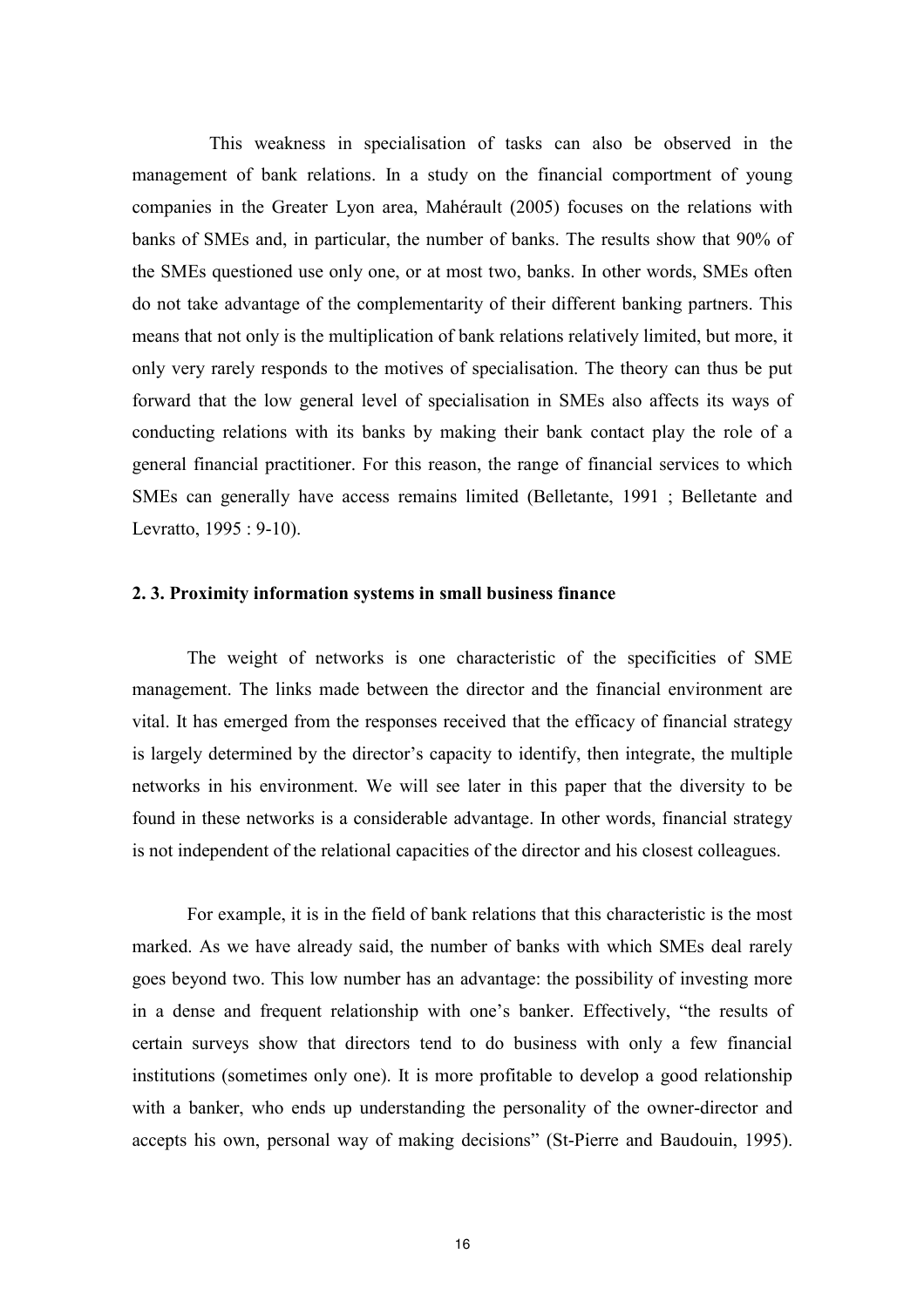Binks and Ennew (1997) go even further, recommending *participative behavior* between SMEs and their bank: "Clearly, perfect information is an unobtainable goal, but a close working relationship between bank and business can significantly improve information availability". Later, they add: "While collateral may be one mechanism for reducing the adverse effects of information asymmetries, the development of a *close* working relationship is an alternative. An effective banking relationship, by its nature, must involve two parties. For bank and businesses to invest time and effort in developing and maintaining such relationships requires that there are discernible benefits from so doing. (...) Further analysis suggests that more participative relationship types are associated with benefits to the firm in the form of better financing conditions and better quality of service and benefits to the bank.

This proximity relationship does not only work with the traditional banker, but also with venture capitalists. "Venture capital investors know the sector of activity of the new companies they are financing, but, more than that, they live in the area in which they work. They are by definition local entrepreneurs who support the business owners they decide to help, advise and train for their own profit. The fact that venture capital is "patient" money that should, under normal circumstances, remain part of the company's capital for an average of 5 to 7 years, adds to this commitment to the local level. Venture capital investors tend in a relatively marked manner to operate in proximity to the place in which they are set up, that is, generally within a radius of 80 to 150 kilometres. They differ from bankers in that they are not only investors, but also that they are used above all to appreciating the value of people and not taking out mortgages on the borrowers' assets" (Arzeni, 1991 : 11).

This proximity also explains the sometimes exaggerated attraction that SMEs have for financial confidentiality. In this context, confidentiality refers to the intimate nature of the information that is divulged only to one's very closest colleagues. Proximity in this context refers more to the idea of "enclosed" than to "closeness", once again bringing us back to the ambivalent nature of proximity (Torrès, 2004). It is this love of confidential information that is transmitted in the face-to-face relations that explains the high degree of asymmetry of information regarding new potential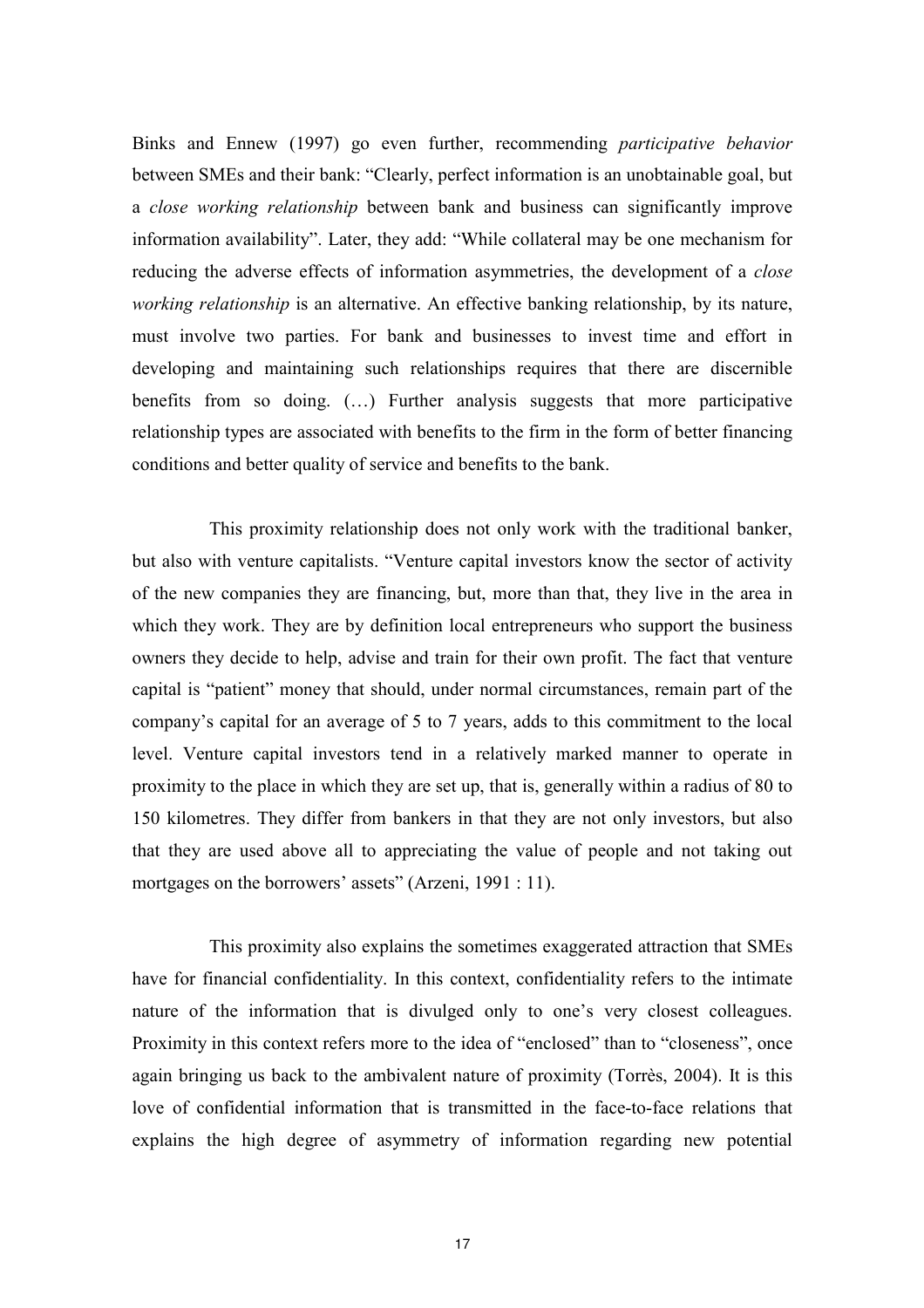shareholders. For this reason, the latter tend to underestimate the future value of the company, which explains why resorting to an increase in capital can be particularly onerous. The cost of increasing the capital is proportional to the degree of asymmetry in the information. Specialists evoke the existence of "snared capital". This is an essential concept for understanding the agency relations between minority shareholders and owner-directors of non floated companies. The illiquidity premium applied by risk capital companies bears witness to the importance of this aspect.

These proximity information systems also make it possible to describe the relations between directors and their shareholders: "Relationships with stockholders are less formal. The relationships between small business owners and outside stockholders are more implicit and less contractual. Owners/managers personally deal with their stockholders and thus, depending on the frequency of past and potential future transactions, personal reputation could be of value. Information collected on small business is often fragmented and private" (Ang, 1991: 576).

## 2.4. Temporal proximity in small business finance

The fourth form of proximity that can be easily identified in SMEs is that of temporal proximity. Many studies have shown the preference of SME directors for the short term. This characteristic is illustrated in many ways in the case of finance.

In general terms, financial analysis of SMEs highlights two constant elements<sup>.</sup>

- weakness in the stable capital, that is, in the equity capital and financial resources of bank or non-bank origin in the mid- and long term

- short term over-borrowing which is seen in SMEs' massive use of short term credit facilities, overdraft facilities or discounts, explaining why the behavioural standards adopted are dictated more by the search for flexibility in short term reactions than anything else (Ang, 1991; Norton, 1991; Belletante and Levratto, 1995).

18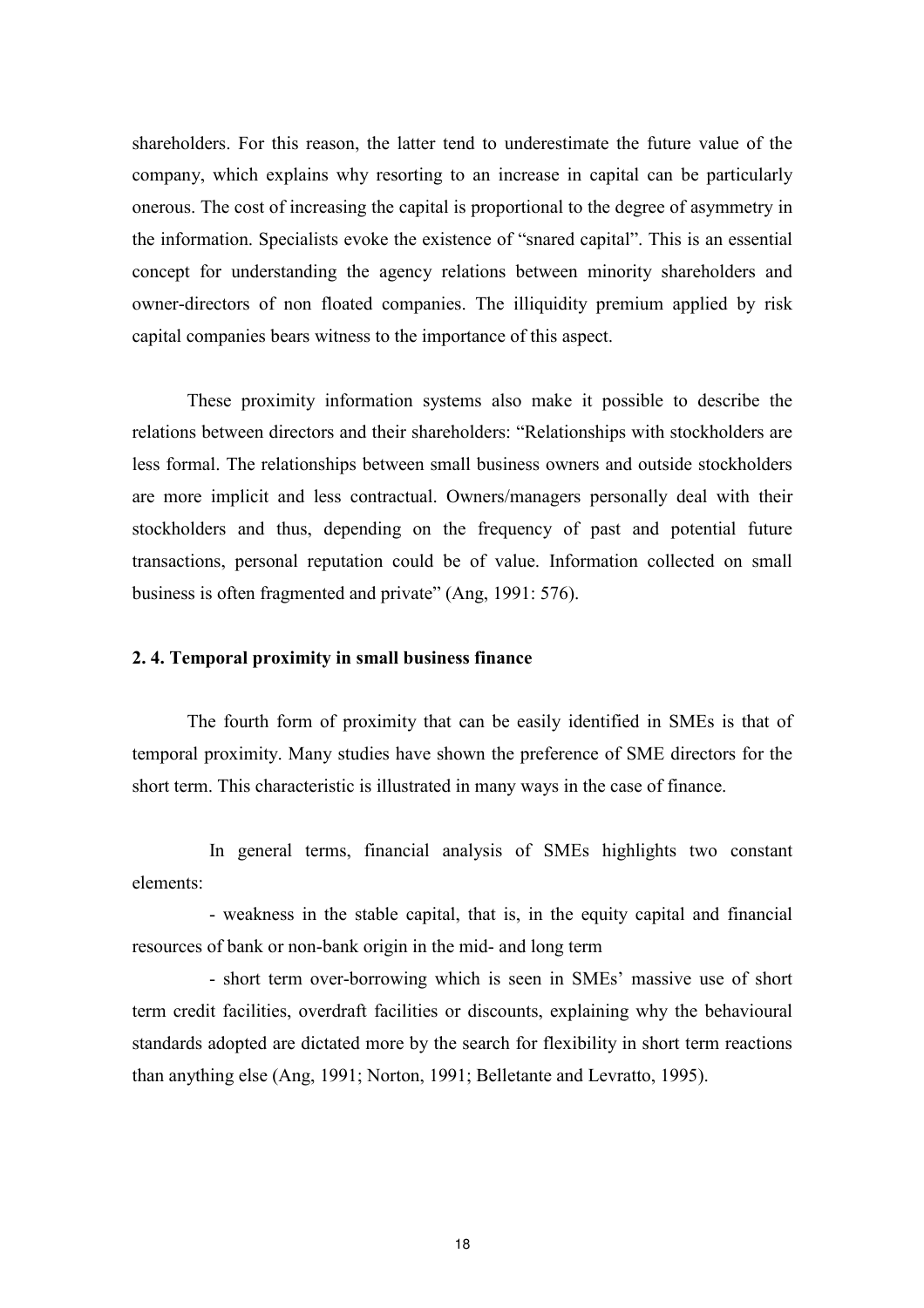Both these characteristics have been observed in several countries, including the United States, France, the United Kingdom, Israel and Japan (Saint-Pierre, 1999 : 96). This observation is in line with that of Hugues  $(1992 \text{ in Storey}, 2000 : 215)$ : "The basic findings for the asset and liability structures of small companies are broadly similar to those of previous investigations in the 1960s and 1970s. The high reliance on short term finance provided by banks, and the relatively low proportions of assets financed by shareholders' interests are clearly long run persistent features of small business finance. The same is true of the relative importance of trade debt and trade credit and the relative unimportance of fixed assets in their balance sheet structure".

This temporal proximity that favours the short term over the long term also has an impact on the financial criteria used. For example, directors of SMEs can be more sensitive to a short payback period than to a high internal rate of return. Similarly, liquidity is often preferred in SMEs, sometimes even to the detriment of profitability which refers to a more distant temporal horizon. Osteryoung *et al.* (2001) even go as far as considering that this dependency on liquidity restricts investment capacities in SMEs: "smaller firms are more dependent on liquidity. As a result, there are a number of new ideas about the capital-investment decision in smaller firms that concentrate on the liquidity issue". (Osteryoung *et al.*, 2001 : 186). The preference for liquidity is evidence of the predominance of the short term over the long term, and thus of temporal proximity.

Temporal proximity is also identifiable in the slightest financial planning of SMEs in comparison with large companies. And, even when SMEs do plan ahead, generally speaking the time scales are more restricted than those of large companies. All this means that directors of SMEs often admit that they do not have a financial policy, whilst regretting that they have neither the time nor the skills to take care of things better. They often recognise that they have a "case-by-case" type of management, where opportunism is the key and planning the exception.

### Conclusion: towards a *proximity mix* finance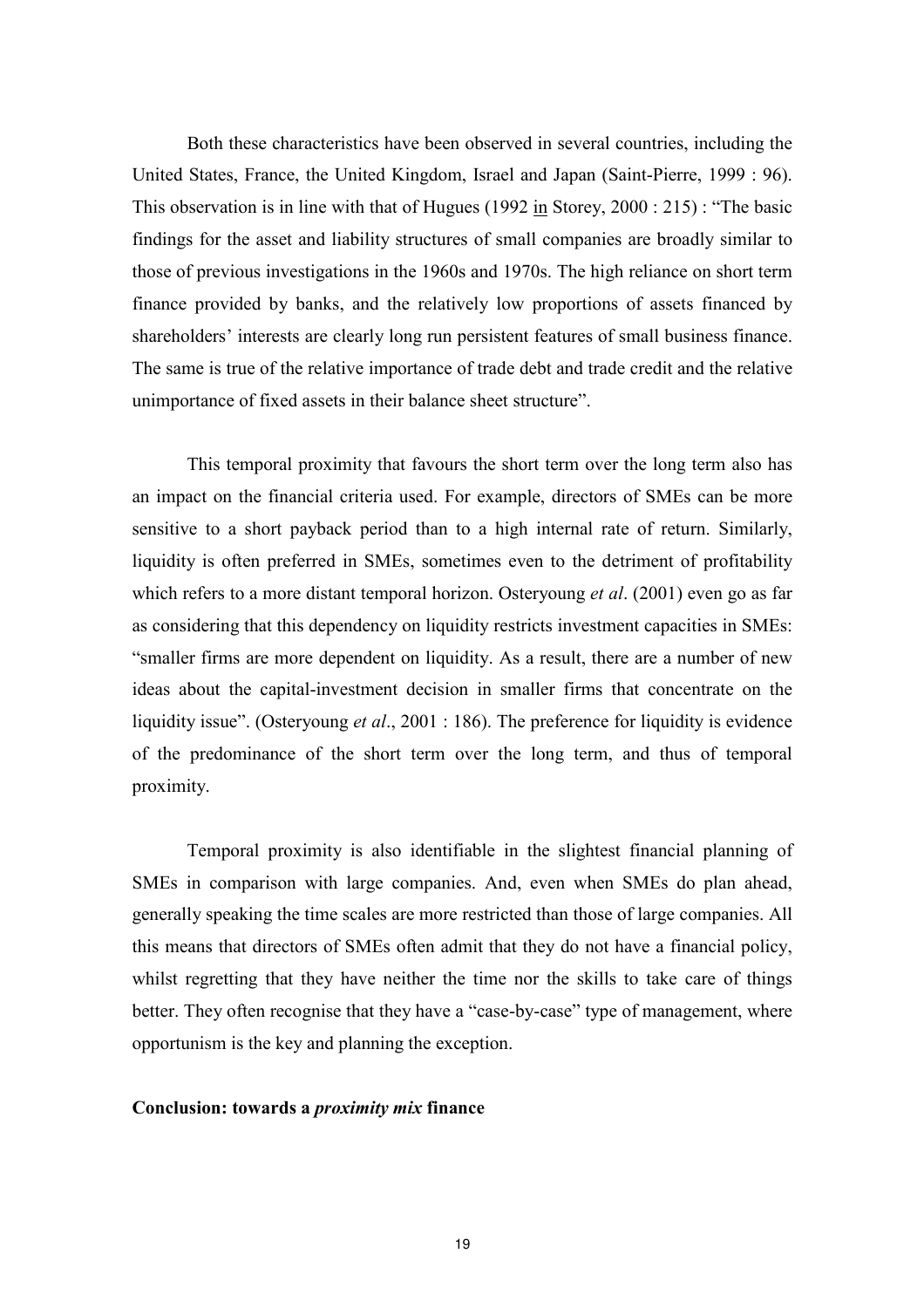At the end of our analysis, it appears that the different forms of proximity governing the general management of SMEs can also be observed in the particular field of finance. Our central theme is that finance in SMEs is subject to the effects of proximity that result in specific behaviour. The following table summarises our arguments.

| <b>From management</b><br><b>SPECIFICITY</b> | to PROXIMITY<br>management                               | and its financial implications                                                                                                                                                                  |
|----------------------------------------------|----------------------------------------------------------|-------------------------------------------------------------------------------------------------------------------------------------------------------------------------------------------------|
| (According to<br><b>Julien</b> , 1990)       | (According to<br><b>Torrès, 2000)</b>                    |                                                                                                                                                                                                 |
| Small size                                   | Spatial proximity                                        | - Proximity capital<br>- Love money<br>- Predilection for geographically<br>close key players (bankers, venture-<br>capitalists)                                                                |
| Centralized management                       | Hierarchical<br>proximity                                | - Centralised financial decisions<br>- Concentration of capital in the<br>hands of the owner or his family<br>- Refusal to float the capital<br>- Personal guarantees<br>- Pecking Order Theory |
| Low level of<br>specialization               | <b>Functional proximity</b><br>Coordination<br>proximity | - Restricted range of financial<br>services on offer<br>- Absence of financial director or<br>department<br>- Preference for a limited number of<br>financial partners                          |
| Simple and informal<br>information systems   | Proximity<br>information systems                         | - Preference for direct and<br>personalised relations<br>- Predilection for confidentiality<br>- Relational investment<br>recommended                                                           |
| Intuitive and short-term<br>strategy         | Temporal<br>proximity                                    | - Short term over-borrowing<br>- Preference for liquidity<br>- Insufficient equity capital<br>- Absence or relative weakness in<br>financial planning                                           |

## Table 2: SMEs finance as a proximity mix

There is one last point that deserves to be mentioned. This is Myers' Pecking Order Theory. Many empirical validations of Myers' pecking order theory (1984) for financial choices as applied to the field of SMEs stipulate that the growth of SMEs is essentially financed by internal funding, i.e., funding from profits retained by the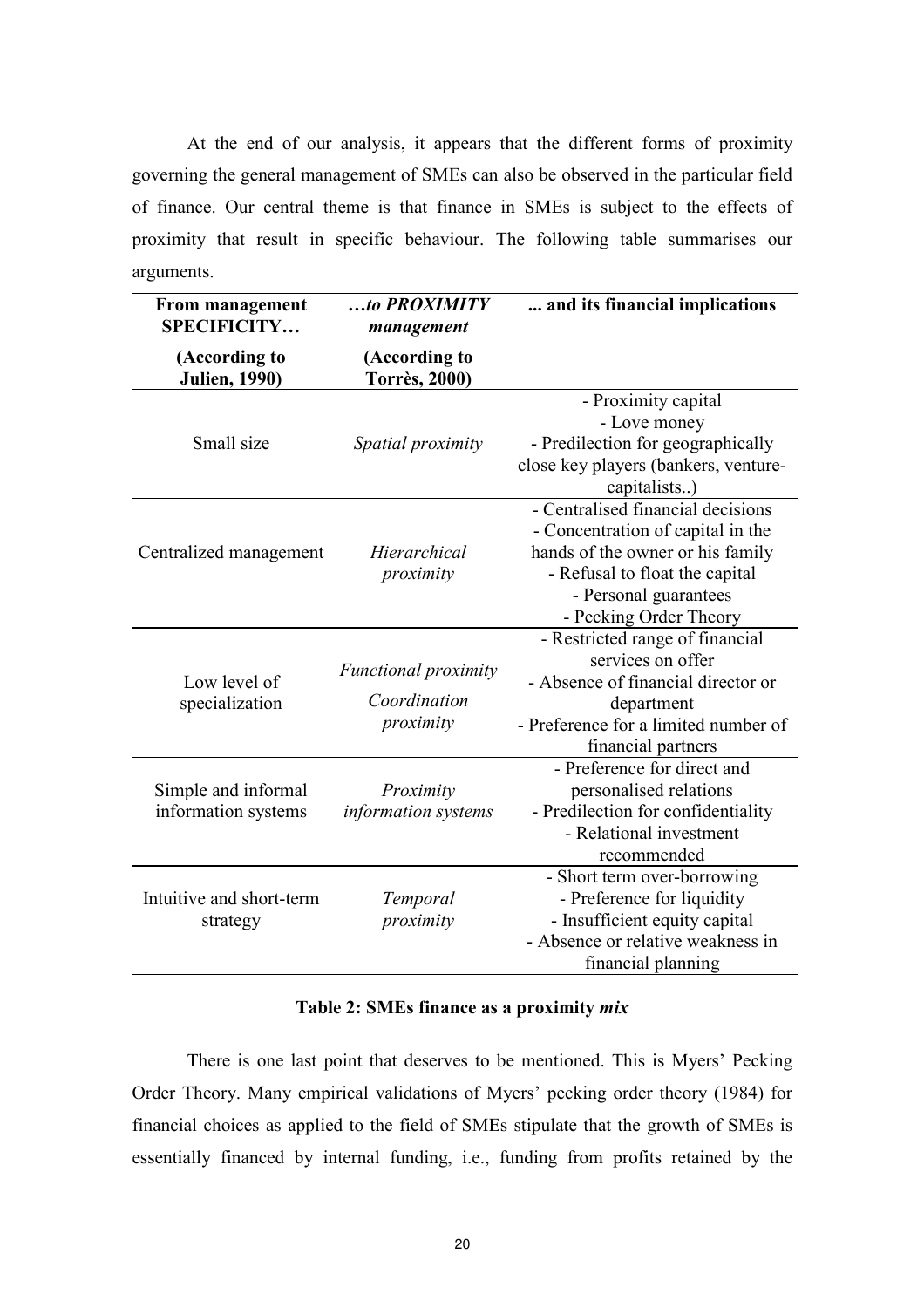business to fund its growth, then by debt, rather than by issuing share capital (opening the capital) (Norton, 1991; St-Pierre and Baudouin, 1995; Mahérault, 1999). "For small business, the pecking order theory needs some adjustment to reflect the difficulties associated with financing its activities. Initially there will be a preference for start-up equity and retained earnings. Once the business proves its creditworthiness, debt financing becomes an option. It is in the area of the third preference, that of equity, that the small business differs from its larger cousin. While equity is publicly available, at least in theory, in the case of the larger business, it is rarely available to the same extent for the small business. However, the order of preference remains the same for both large and small business." (Osteryoung *et al.*, 2001 : 263)

However, it can be observed that the Pecking Order Theory is based implicitly on proximity. Proximity is high in the case of self-financing, average in the case of bank relations and low in the situation of access to the financial market. Under these conditions, our proximity criterion remains valid but changes status. It is no longer a simple descriptive context, it has become an explicative factor! This research axis almost certainly merits more in-depth study.

## **References**

J.S. Ang, «Small business uniqueness and the theory of financial management», Journal of Small Business Finance, Vol. 1, n°1, p. 1-13, 1991.

S. Arzeni, "Les petites entreprises dans un monde en mutation : aperçu général", dans "L'internationalisation des petites entreprises", Cahiers ILE, n° 14, OCDE, 61p, 1991.

P.Y. Barreyre, L'horizon économique des petites et moyennes entreprises, PhD, University of Grenoble, France, 1967.

B. Belletante, "Pour une approche des spécificités financières de la PME au travers du concept de territoire financier", Revue Internationale PME, Vol. 4, n°1, p. 30-49, 1991.

B. Belletante and N. Levratto, «Finance et PME : quels champs pour quels enjeux », Revue Internationale PME, Vol. 8, n°s 3-4, p. 5-42, 1995.

M.R. Binks and C.T. Ennew, "Smaller businesses and relationship banking: The impact of participative behavior", Entrepreneurship, Theory and Practise, Vol. 21, n°4, Summer, pp83-92, 1997.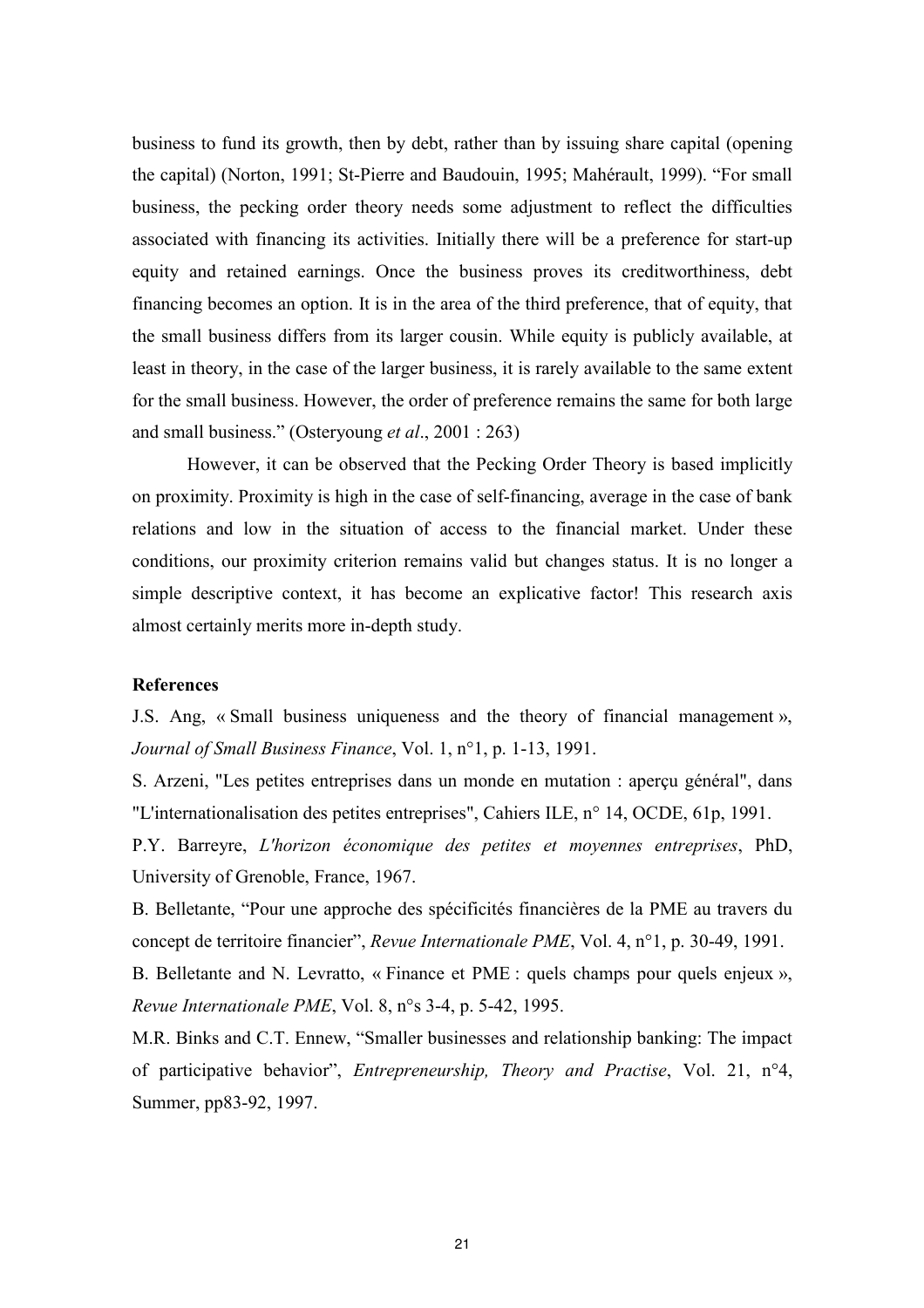S. Blili and L. Raymond, « Les systèmes d'information », 221-243 in PME : bilan et *perspectives*, Economica, Paris, 2<sup>ème</sup> édition, 1998.

J.P. Boissin, J.C. Castagnos, and G. Guieu, « PME et entrepreneuriat dans la littérature francophone stratégique », Revue Internationale PME, vol. 13, n°1, p. 39-64, 2000.

M. Capet, G. Causse and J. Meunier, Diagnostic, Organisation, Planification d'Entreprise, Economica, Paris, Tome 1, 1986.

P. Chapellier, « Données comptables et système d'information du dirigeant de PME », 2<sup>ème</sup> CIFPME, Paris, p. 405-422, 1995.

J. Corpataux, La monnaie comme facteur de divergence territoriale: une approche par les systèmes de production territoriaux, Thèse de doctorat, Université de Neuchâtel, Suisse, 217p, 2003.

B.A. Courault, « Les PMI choletaises et l'export. Une étude de cas », colloque "PME-PMI, développement international", Aix-en-Provence, p. 227-246, 1993.

O. Crevoisier, "Financing Regional Endogeneous Development: the Role of Proximity Capital in the Age of Globalization", European Planning Studies, Vol. 5, n°3, p. 407-415, 1997.

T. Fuller, "If Small Business Futures Are Personal, Are Societies' Futures Entrepreneurial?". *International Council Small Business* (ICSB). Belfast. Ireland. 2003.

M. Gervais, « Pour une théorie de l'organisation-PME », Revue Française de Gestion,  $n^{\circ}15$ , p. 37-48, 1978.

A.A. Gibb, "Small firms' training and competitiveness. Building upon the small business as a learning organisation", International Small Business Journal, April-June, Vol. 15, n°3, Issue n°59, p. 13-29, 1997.

P.A. Julien, and J. Chicha, « Vers une typologie multicritères des PME manufacturières », Cahiers de recherche du GREPME, n°82-06, Trois-Rivières, 1982.

P.A. Julien and M. Marchesnay, *La petite entreprise*, Vuibert, Paris, 1988.

P.A. Julien, « Vers une typologie multicritères des PME », Revue Internationale PME, Vol. 3, n°3-4, p. 411-425, 1990.

P.A. Julien and M. Marchesnay, « Des procédures aux processus stratégiques dans les PME », 97-129. In : Perspectives en management stratégique, Tome 1, (edited by A. Noël), Economica, Paris, 1992.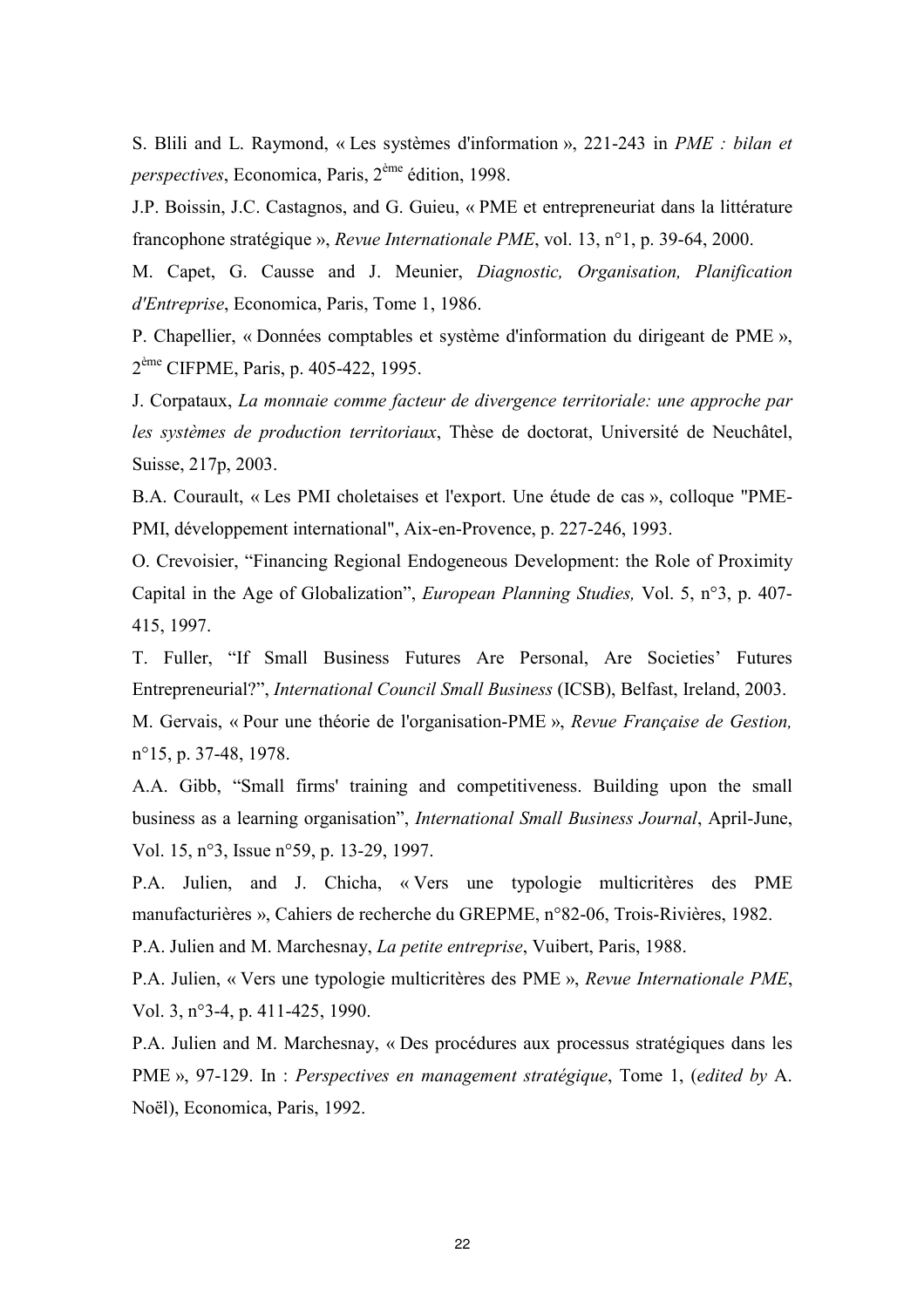P.A. Julien, (edited), The state of the art in small business and entrepreneurship, Ashgate, Aldershot, 1998.

G. Le Boulch, "Approche systémique de la proximité: définitions et discussion". Ill<sup>èmes</sup> Journées de la proximité, Décembre, Paris, 2001.

M. Lyagoubi, « Contrôle, propriété et comportement de financement : étude des entreprises patrimoniales », Phd, University of Dauphine, Paris, 391p, 2002.

L. Mahérault, "Comportement financier des entreprises familiales: approche empirique", Economies et Societés, série Sciences de Gestion, n°26-27, p. 247-272, 1999.

L. Mahérault L. « Etude sur les conditions de financement de l'innovation dans les Petites et Toutes Petites Entreprises du Grand Lyon », Rapport de l'agglomération du Grand Lyon, 2005.

M. Marchesnay, « La PME : une gestion spécifique ? », Economie Rurale, n°206, p. 11-17, 1991.

S. Michun, « Phénomènes de proximité et petite entreprise », 39<sup>th</sup> International Council Small Business (ICSB), Strasbourg, France, 1994.

H. Mintzberg, Mintzberg on Management : Inside Our Strange World of Organizations, Free Press, New York, 1989.

S.C. Myers, "The capital structure puzzle", The journal of finance, Vol 39, n°3, p. 575-592, 1984.

E. Norton, "Capital structure and small growth firms", Journal of Small Business Finance, Vol. 1, n°2, p. 161-177, 1991.

J.S. Osteryoung, D.L. Newman and L.G. Davies, Small firm finance – an entrepreneurial analysis, South-Western, Thomson Learning, 394p, 2001.

B. Planque, «La PME innovatrice : quel est le rôle du milieu local ?», Revue *Internationale PME*, Vol. 1, n°2, p. 177-191, 1988.

J. St-Pierre and R. Baudouin, "L'évolution de la structure de financement après un premier appel public à l'épargne : une étude descriptive", Revue Internationale PME, Vol 8, n°3-4, 1995, p.181-203, 1995.

J. Saint-Pierre, La gestion financière des PME – Théories et pratiques, Presses de l'Université du Québec, 322p, 1999.